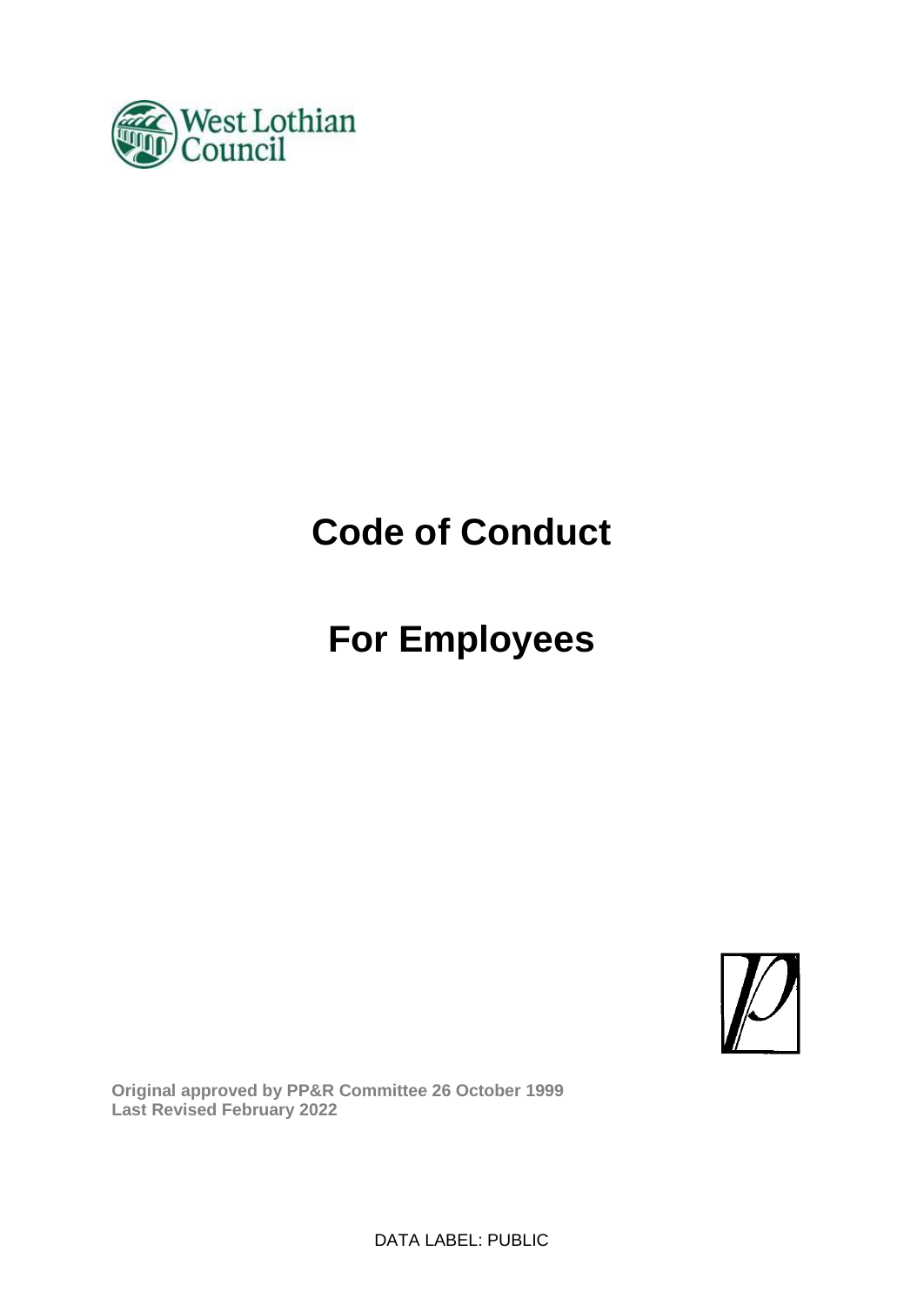#### **DOCUMENT CONTROL**

#### **Policy**

| Title: | <b>Employee Code of Conduct</b> |
|--------|---------------------------------|
| Owner: | <b>Human Resources</b>          |

#### **History**

| <b>Version</b> | <b>Revision Date</b> | <b>Summary of Changes</b>                                                                                         | <b>Future Review Date</b> |
|----------------|----------------------|-------------------------------------------------------------------------------------------------------------------|---------------------------|
|                | 22 February 2022     | Revised to take account of the<br>new National Councillor's Code<br>of Conduct effective from 1<br>December 2021. | February 2023             |
|                |                      |                                                                                                                   |                           |
|                |                      |                                                                                                                   |                           |
|                |                      |                                                                                                                   |                           |
|                |                      |                                                                                                                   |                           |

#### **Committee Approval**

| <b>Version</b> | <b>Committee</b>         | <b>Committee Date</b> |
|----------------|--------------------------|-----------------------|
|                | <b>Council Executive</b> | 26 October 1999       |
|                | <b>Council Executive</b> | 22 February 2022      |
|                |                          |                       |
|                |                          |                       |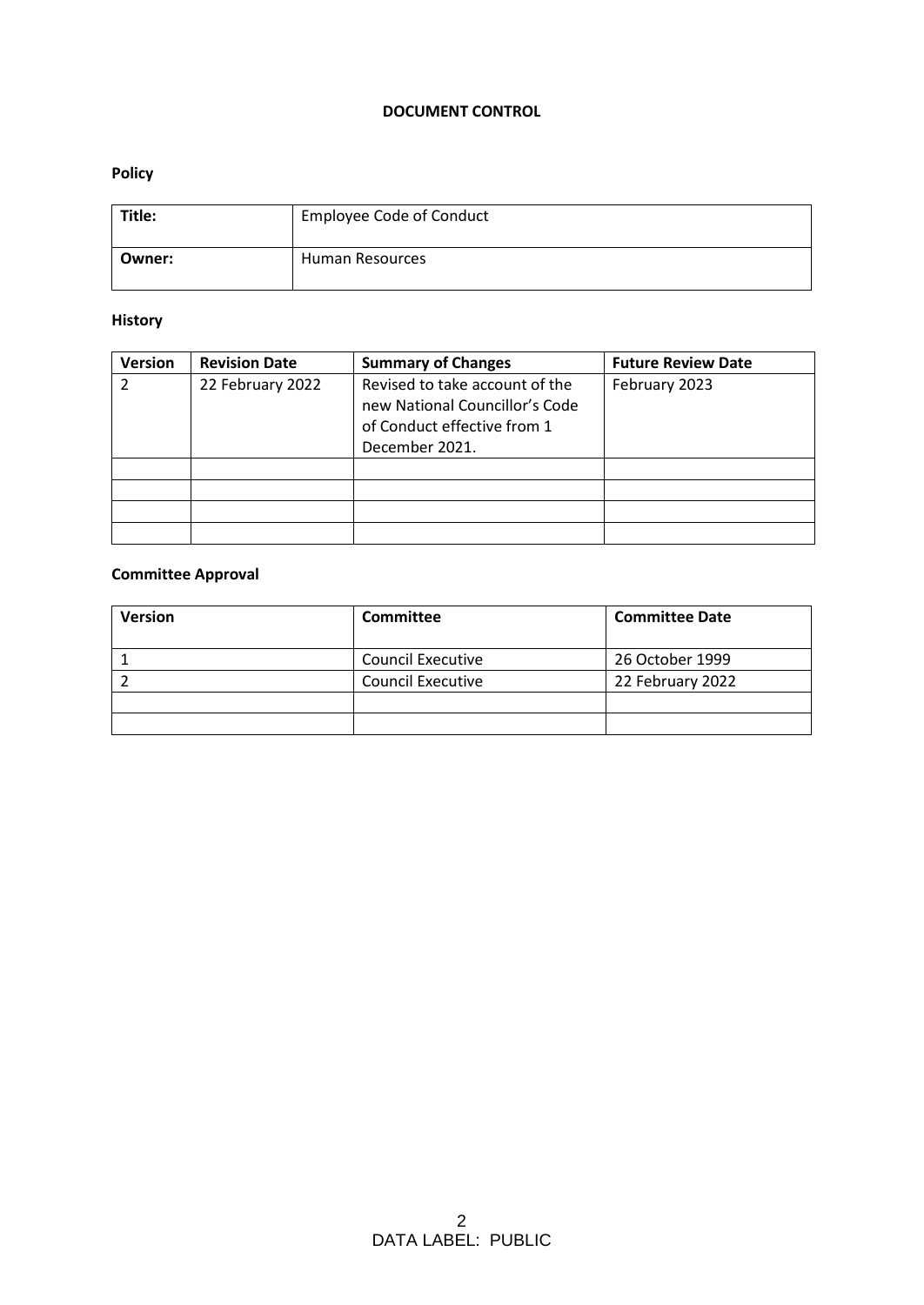#### **CODE OF CONDUCT**

#### **CONTENTS**

| 1.  | <b>PURPOSE</b>                     |                                                                                                                                                                                                                                                                                                                                                                                                                                                                                        | 3                                                                               |
|-----|------------------------------------|----------------------------------------------------------------------------------------------------------------------------------------------------------------------------------------------------------------------------------------------------------------------------------------------------------------------------------------------------------------------------------------------------------------------------------------------------------------------------------------|---------------------------------------------------------------------------------|
| 2.  |                                    | THE SEVEN PRINCIPLES OF PUBLIC LIFE                                                                                                                                                                                                                                                                                                                                                                                                                                                    | 3                                                                               |
| 3.  | The Public<br>Councillors          | YOUR RELATIONSHIPS                                                                                                                                                                                                                                                                                                                                                                                                                                                                     | 4<br>$\overline{4}$<br>$\overline{4}$                                           |
| 4.  |                                    | OPENNESS AND DISCLOSURE OF INFORMATION<br>Sharing Information with Councillors                                                                                                                                                                                                                                                                                                                                                                                                         | 4<br>5                                                                          |
| 5.  |                                    | <b>DECLARATION OF INTEREST</b>                                                                                                                                                                                                                                                                                                                                                                                                                                                         | 6                                                                               |
| 6.  |                                    | INTEREST IN THE CONTRACTS OF THE COUNCIL                                                                                                                                                                                                                                                                                                                                                                                                                                               | $\overline{7}$                                                                  |
| 7.  |                                    | PRIVATE INTEREST IN THE WORK OF THE COUNCIL                                                                                                                                                                                                                                                                                                                                                                                                                                            | $\overline{7}$                                                                  |
| 8.  |                                    | PAID EMPLOYMENT OUTSIDE THE COUNCIL                                                                                                                                                                                                                                                                                                                                                                                                                                                    | 8                                                                               |
| 9.  |                                    | PAYMENT OF FEES FOR PUBLICATIONS, LECTURES etc                                                                                                                                                                                                                                                                                                                                                                                                                                         | 8                                                                               |
| 10. | <b>General Rules</b><br>Corruption | DECLARING OFFERS OF HOSPITALITY OR GIFTS<br>Guidance on appropriate action<br>Guidance - Offers of Hospitality<br>Guidance - Offers of Gifts<br>Procedure for Declaring/Accepting Offers of Gifts and Hospitality                                                                                                                                                                                                                                                                      | 9<br>$\boldsymbol{9}$<br>$\boldsymbol{9}$<br>$\boldsymbol{9}$<br>10<br>11<br>11 |
| 11. |                                    | POLICY ON THE USE OF COUNCIL EQUIPMENT AND RESOURCES                                                                                                                                                                                                                                                                                                                                                                                                                                   | 12                                                                              |
| 12. |                                    | <b>APPOINTMENTS</b>                                                                                                                                                                                                                                                                                                                                                                                                                                                                    | 14                                                                              |
| 13. |                                    | DUTY TO DISCLOSE CRIMINAL CONVICTIONS                                                                                                                                                                                                                                                                                                                                                                                                                                                  | 14                                                                              |
| 14. |                                    | <b>CONTACTS WITH THE MEDIA</b>                                                                                                                                                                                                                                                                                                                                                                                                                                                         | 14                                                                              |
| 15. |                                    | POLITICAL NEUTRALITY<br><b>Briefing Party Groups</b>                                                                                                                                                                                                                                                                                                                                                                                                                                   | 15<br>15                                                                        |
| 16. |                                    | YOUR RIGHTS AS AN EMPLOYEE<br><b>Public Statements</b><br>Access to your Councillor<br>Fair and Reasonable Treatment at Work<br>Disclosure of Unlawful or Improper Actions Within the Council                                                                                                                                                                                                                                                                                          | 15<br>15<br>15<br>15<br>16                                                      |
|     |                                    | APPENDIX 1 Code of Conduct - Working with Councillors<br>APPENDIX 2 Protocol for Relations Between Councillors & Employees in Scottish<br>Councils                                                                                                                                                                                                                                                                                                                                     | 17<br>19                                                                        |
|     | APPENDIX 5<br>APPENDIX 7           | APPENDIX 3 Employee's Interest in Contract Entered into by West Lothian Council<br>APPENDIX 4 Employee's Private Interest in the Work of West Lothian Council<br>Employee's Paid Employment Outside the Council<br>APPENDIX 6 Approval of Contribution to Publication/Broadcast/Speech/Lecture<br>Employee's Acceptance of Offers of Gifts and Hospitality<br>APPENDIX 8 Authorisation to Use Council Equipment and Resources for Personal<br>Use or Benefit of Voluntary Organisation | 23<br>24<br>25<br>26<br>27<br>28                                                |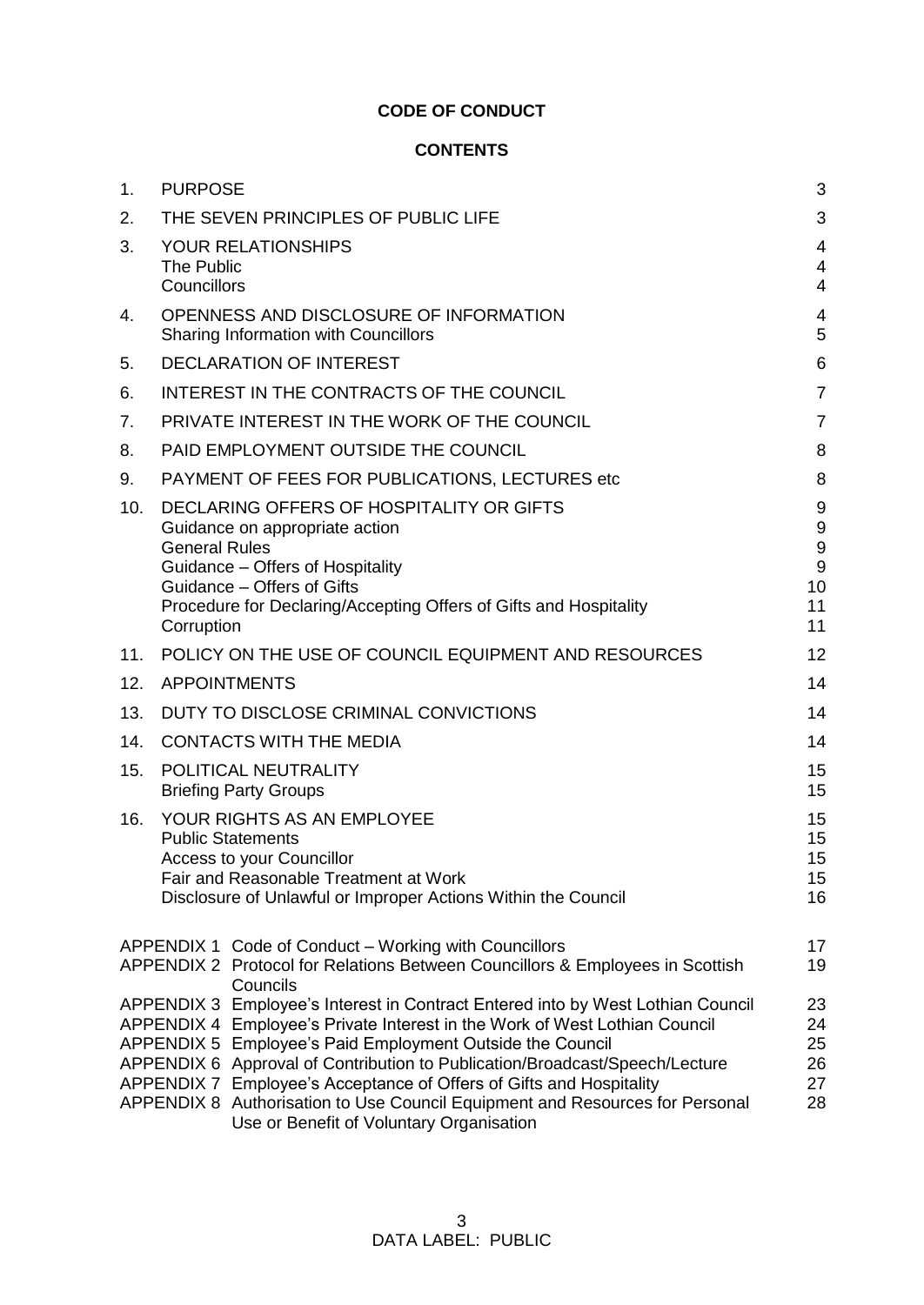#### **WEST LOTHIAN COUNCIL**

#### **CODE OF CONDUCT (Covering all employees)**

#### **1. PURPOSE**

- 1.1 The public expects a high standard of conduct from all local government employees in Scotland. This Code, which is based on the recommendations of the Nolan Committee on standards of conduct in public life, sets out the minimum standards West Lothian Council expects from its employees. There is also a national [Code of Conduct for](https://www.gov.scot/publications/code-conduct-councillors-2/pages/10/)  [Councillors](https://www.gov.scot/publications/code-conduct-councillors-2/pages/10/) approved by the Scottish Parliament and enforced through the Standards Commission for Scotland.
- 1.2 The purpose of the Code of Conduct for Employees is to provide employees with clear advice and guidance about their rights and duties at work. It does not affect their rights and responsibilities under the law, or the council's duty of care towards its employees.
- 1.3 The Code reflects the council's Mission Statement and Values. Further details of those values are contained in the council's [Corporate Plan.](https://www.westlothian.gov.uk/article/33026/Corporate-Plan)
- 1.4 Services should ensure that employees are aware of the provisions of this Code and should remind employees annually of their obligations under the code. In addition to the provisions of this Code, employees should also familiarise themselves with the Scheme of Delegation to Officers applicable to the service in which they are employed. The Scheme sets out the levels of authority delegated to officers to make decisions on behalf of the council. Details of the Scheme relevant to your service should be available on request from your line manager.
- 1.5 Employees involved in processing applications for services or resources, licences or statutory consents, and those involved in the procurement of goods and services, need to be particularly vigilant in complying with this Code. Any breach of the Code will be investigated and dealt with under the council's [Disciplinary Procedure](https://www.westlothian.gov.uk/article/33214/Discipline) and may result in disciplinary action. The [Disciplinary Code](https://www.westlothian.gov.uk/article/33214/Discipline) gives examples of misconduct and the disciplinary action that might be taken in those circumstances.
- 1.6 The Seven Principles of Public Life identified by the Nolan Committee are listed below, altered slightly to place them in a local government context.

#### **2. THE SEVEN PRINCIPLES OF PUBLIC LIFE**

#### 2.1 **Selflessness**

You should not make decisions that will result in any financial or other benefit to yourself, your family, or your friends. Decisions should be based solely on the council's best interests.

#### 2.2 **Integrity**

You should not place yourself under any financial or other obligation to an individual or an organisation that might influence you in your work with the council.

#### 2.3 **Objectivity**

Decisions you make in the course of your work with the council, including making appointments, awarding contracts, or recommending individuals for rewards or benefits, must be based solely on merit.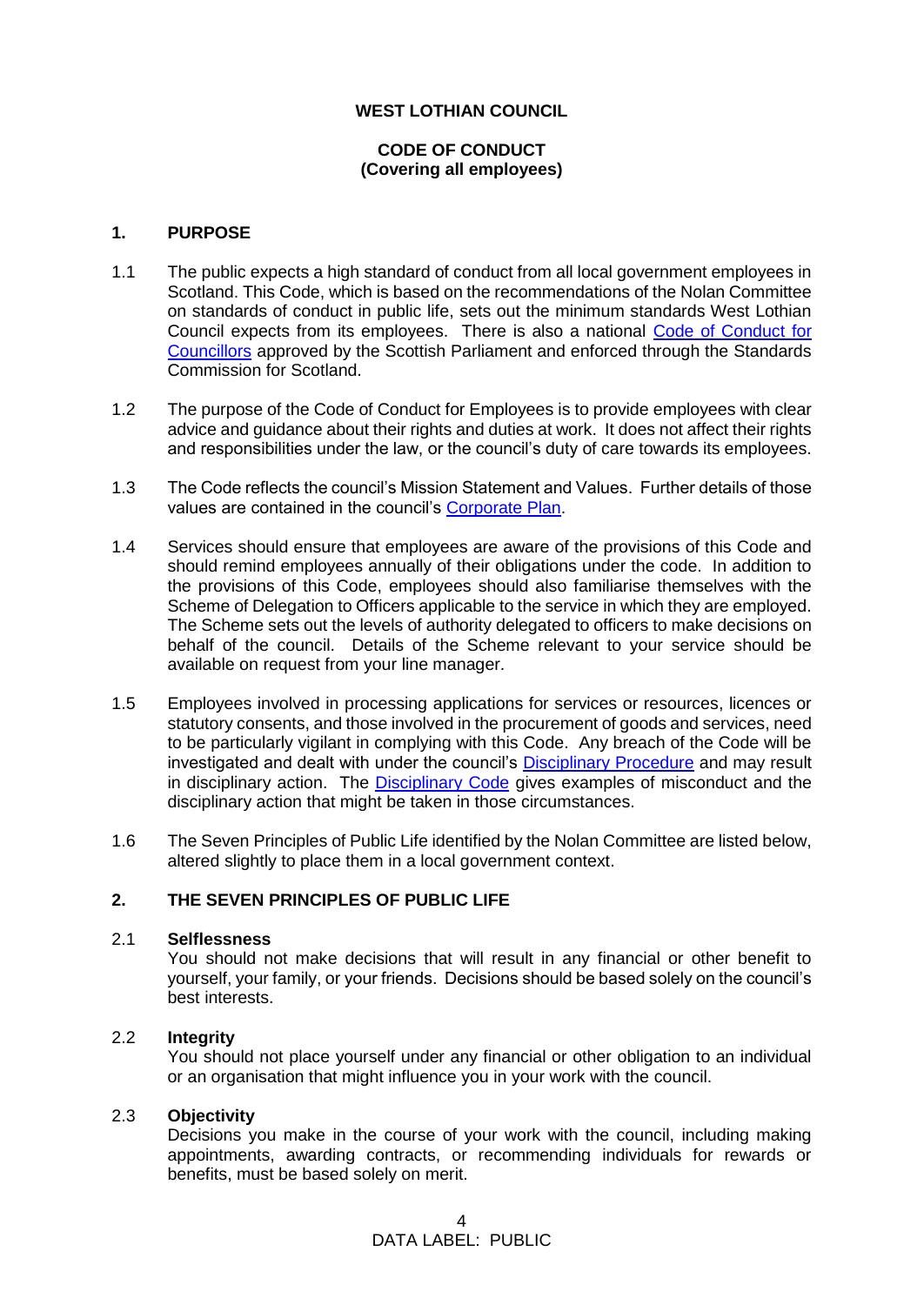#### 2.4 **Accountability**

You are accountable to the council as your employer, and the council is accountable to the public.

#### 2.5 **Openness**

You should be as open as possible in all decisions and actions you take. You should give reasons for your decisions and should not restrict information unless it is clearly required by council policy or by the law.

#### 2.6 **Honesty**

You have a duty to declare any private interests that might affect your work with the council.

#### 2.7 **Leadership**

If you are a manager, you should promote and support these principles by your leadership and example.

#### **3. YOUR RELATIONSHIPS**

#### **3.1 The Public**

You should always be courteous and helpful when dealing with members of the public as users of services, clients or citizens. You must comply with statutory rules, such as the Data protection Act 2018 and Freedom of Information (Scotland) Act 2002. You should deal fairly, equitably and consistently with each member of the public, and follow the council's **Policy on Equality in Employment and Service Provision**. Advice on the application of the policy is available from Human Resources.

Detailed guidance on how to deal with the council's customers and the general public is contained in our Communications Strategy [The West Lothian Way.](https://intranet.westlothian.gov.uk/westlothianway) Advice is available from Corporate Communications, Corporate Services.

#### **3.2 Councillors**

Appendix 1 is the councils Code of Conduct for working with councillors. Appendix 2 contains a Protocol for Relations Between Councillors and Employees. The same Protocol is part of the Councillors' Code of Conduct. The same rules therefore apply to councillors and council officers which helps to secure the relationship of trust and respect which is essential to achieving best value.

#### **4. OPENNESS AND DISCLOSURE OF INFORMATION**

#### **4.1 General Principles**

In striving for excellence, the council has set as one of its values, the objective of being honest, open and accountable in its decision-making process. The council aims to provide the public with clear and accessible information about how it operates. This is achieved through:

- transparency in decision-making;
- providing the public with accessible and understandable information about the council and its services;
- involving the public in the council's decision-making processes;
- ensuring that an effective complaints procedure is operated throughout the council and is communicated effectively to the public;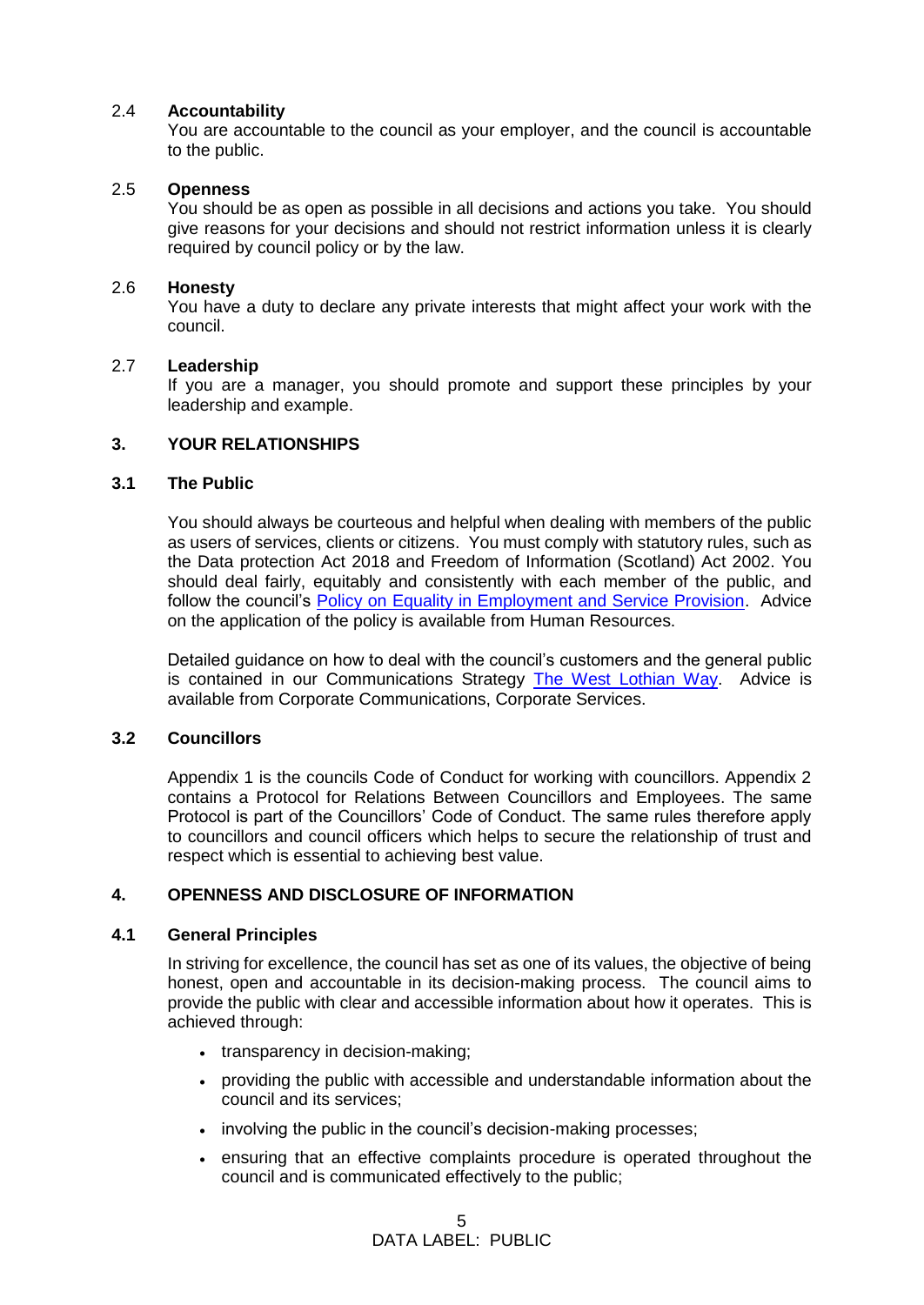• conducting the council's business openly with access for councillors and the public alike to all relevant documents and information, unless there is a justifiable reason identified for denying access.

The right to access information is harnessed in a number of pieces of legislation, as follows:

- [The Freedom of Information \(Scotland\) Act 2002](https://intranet.westlothian.gov.uk/article/43448/Freedom-of-Information)
- [Environmental Information \(Scotland\) Regulations 2004](https://intranet.westlothian.gov.uk/article/43449/Environmental-Information)
- [Local Government \(Access to Information\) Act 1985 Summary of Rights of the](http://www.legislation.gov.uk/ukpga/1985/43)  **[Public](http://www.legislation.gov.uk/ukpga/1985/43)**

#### **4.2 Sharing Information with Councillors**

The following paragraphs extracted from the council's [Officer/Member Protocol](https://intranet.westlothian.gov.uk/CHttpHandler.ashx?id=15441&p=0) outline the protocols for sharing information with Councillors whether it is in response to a request for assistance (member work), or where an officer is taking something to members without such a request (service work):

Contact from members:-

- Enquiries from members for assistance on all kinds of business should be kept confidential and simply responded to in an appropriate way and without being disclosed to any other member
- The same information should be provided to all members making the same enquiry, unless a member has additional rights as a result of his or her council responsibilities
- If another member makes the same enquiry separately, it should be considered on its own merits and circumstances, which may result in the same information being given separately
- Where appropriate, informing other officers is acceptable, but other members should not be informed unless the member making the request gives consent
- If the request for assistance is for a meeting then members must provide officers with enough information to let them decide how to respond. They need to know what kind of business is involved, and they need to know if members of the public will be present (regardless if it is an open-doors public meeting, or by invitation only).

Business being taken to members:-

- Some recurring issues may have their own procedures which call for consultation with members, and those should be followed in all cases. For example, a proposed roads order or parking restriction will mean that ward members are asked for their views which are then passed on to committee; ward members will be notified in advance of proposals to dispose of council property in their ward
- Ward members have a right to be informed of service developments significant to their ward area, and officers will have to judge when that becomes appropriate
- When officers do take information to members about ward business, all ward members should be given the same information at the same time. Committee Chairs do not automatically have any greater rights than their ward colleagues
- Where officers intend to use certain delegated decision-making powers the Scheme of Delegations to Officers states that they should not do so if a ward member objects, and a committee decision will be needed. For instance, proposed planning decisions are notified to members who may then have them referred to committee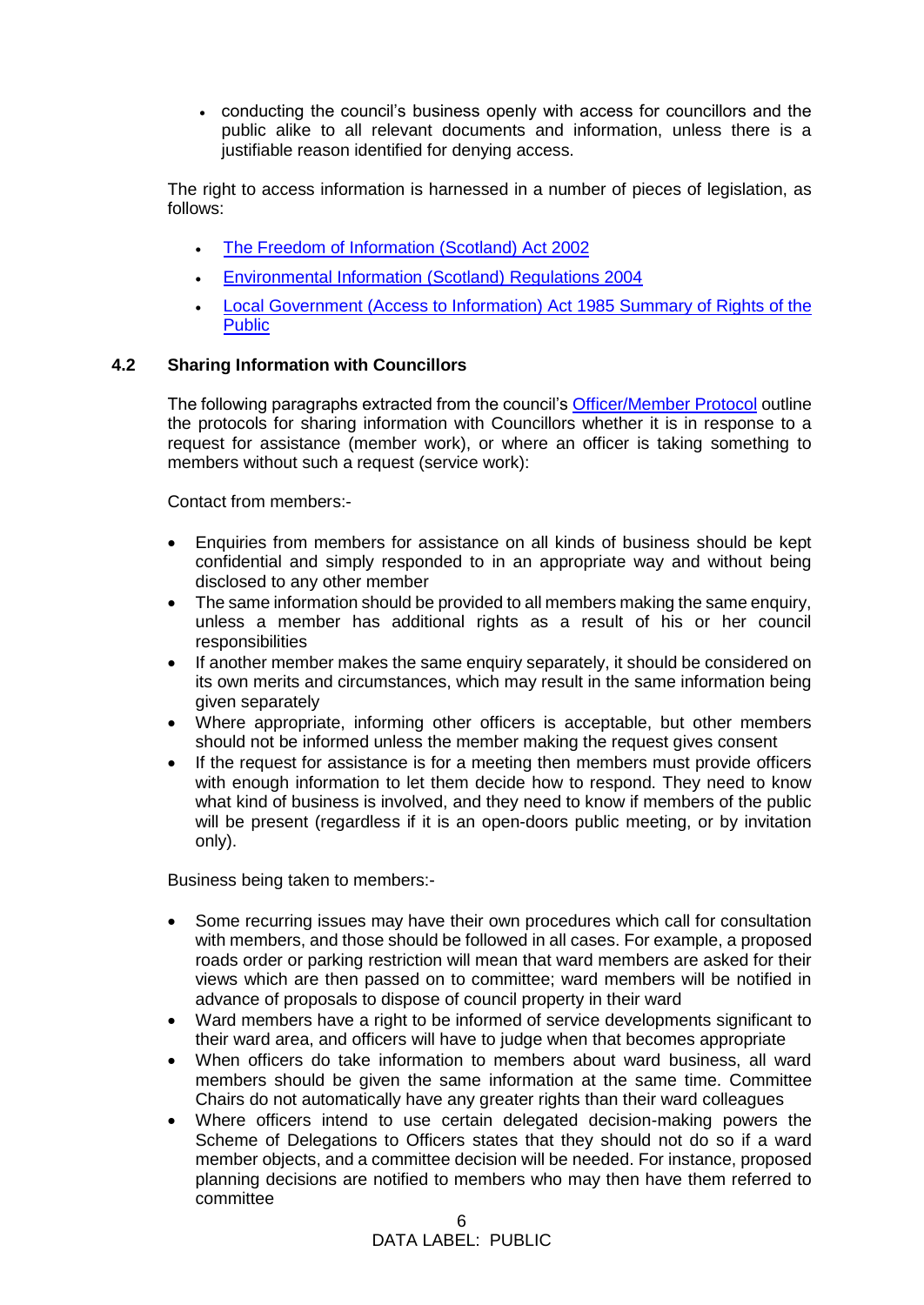• Members with additional responsibilities are entitled to earlier information and consultation about issues within their area of responsibility

#### **4.2.1 Confidentiality**

"Confidential" should be the starting point in dealing with enquiries from members. If officers wish to inform other members then they must have consent, or else be able to rely on some other rule in this guide to justify it.

Information which originally was passed to a member in response to an enquiry may be legitimately disclosed at a later point in time. Something that started as an enquiry from a member may move on to become a different kind of business, and so call for information to be passed on to other members. For example, a ward member may bring a planning breach to officers. They will take it up initially on a confidential basis but any proposed enforcement action will have to be notified to all ward members.

There may also be exceptional circumstances in which other members will as a matter of necessity become aware of communications between officers and a member (for instance, information about theft or misuse of council property, or some serious risk to the health and safety of officers or members of the public). If officers consider that such circumstances apply then they should consult their line manager and make sure that the member concerned is fully informed.

In making a request for information which includes personal data (usually in relation to a constituent enquiry) there is generally no need for the member to produce a written letter of authority. However, officers must apply data protection principles when they respond. That may mean that some sensitive or extremely personal data is redacted, or that a formal letter of authority is requested before responding in more detail.

#### **4.2.2 Cases of Difficulty**

In cases of difficulty, officers receiving a communication from an individual councillor should consult their line manager, Head of Service or Depute Chief Executive, and if need be, advice can be sought from the Chief Executive Office or the Governance Manager.

Depute Chief Executives and Heads of Service must keep the Chief Executive appraised at all times of any major issues, which they may be discussing with councillors.

You must follow the council's guidelines on making information available to councillors and the public and you must not break the law in this area. If you are in any doubt about whether information can be given out, you should check the position with your line manager.

#### **5. DECLARATION OF INTEREST**

- 5.1 The following paragraphs outline the requirements for employees to register any interests with their line manager that fall under the following categories:
	- Employee's Interest in Contract entered into by West Lothian Council
	- Employee's Private Interest in Work of West Lothian Council
	- Employee's Paid Employment Outside the Council
	- Approval of Contribution to Publication/Broadcast/Speech/Lecture and Record of Retention of any Fee or Commission
	- Employee's Acceptance of Offer of Gifts and Hospitality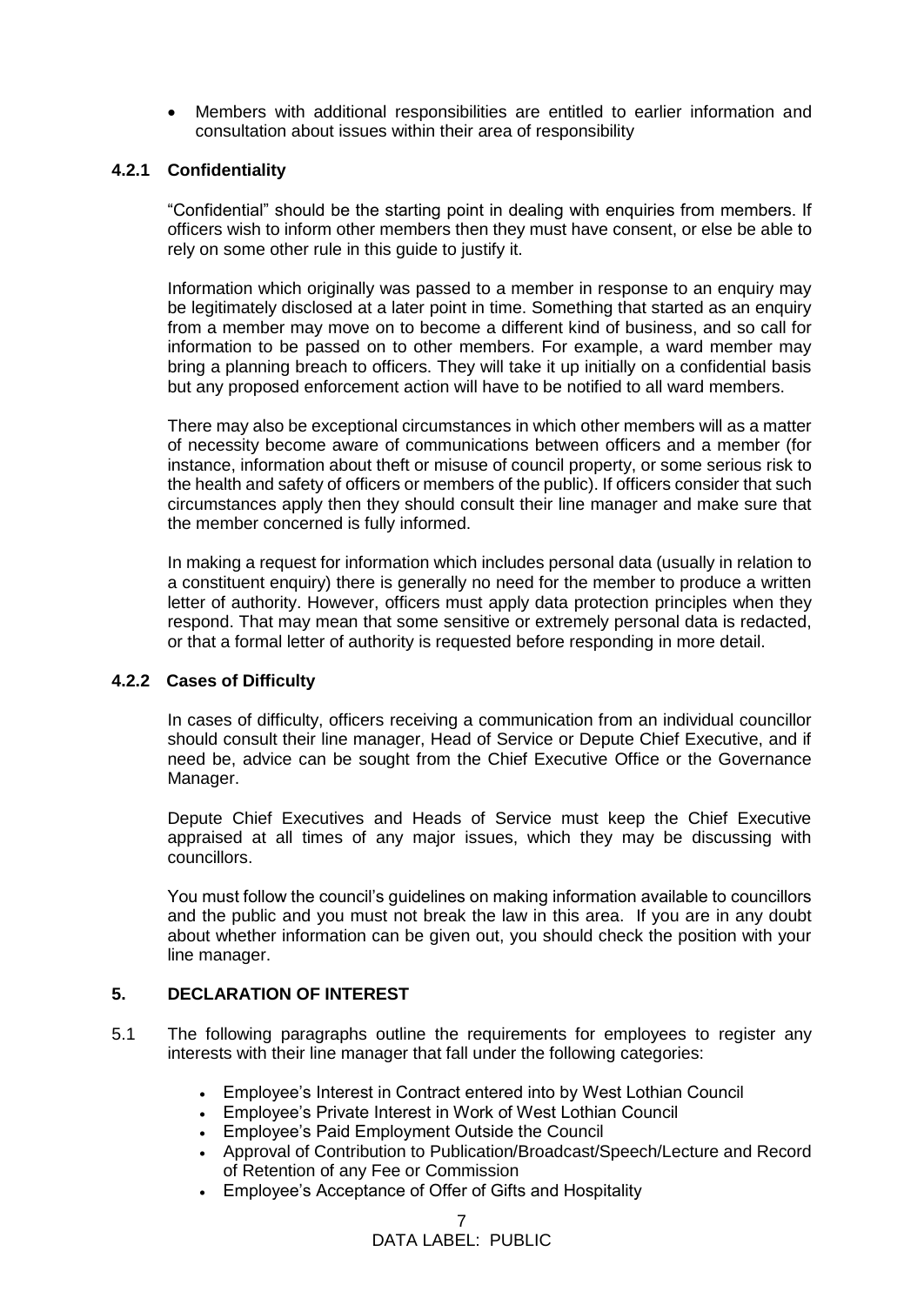- Authorisation to use Council Equipment and Resources for Personal Use or Benefit of Voluntary Organisations
- 5.2 Failure to register an interest will be investigated and dealt with under the Council's [Disciplinary Procedure](https://www.westlothian.gov.uk/article/33214/Discipline) and may result in disciplinary action.
- 5.3 Line Managers must review the content of any declaration forms submitted by employees in order to determine whether a conflict of interest exists. All declarations forms must be signed by the line manager.
- 5.4 Services must retain all declaration forms submitted by employees in order to maintain a register of declared interests which must be reviewed annually. Where a declaration of interest is no longer relevant, it should be destroyed at the annual review.

#### **6. INTEREST IN THE CONTRACTS OF THE COUNCIL (REGISTER 1)**

- 6.1 You must be fair and impartial in your dealings with contractors, subcontractors and suppliers.
- 6.2 By law, you must give the council written notice of any personal interest you have in any contract or proposed contract with the council by completing declaration form **"Employees' Interests in Contracts Entered into by West Lothian Council"** (see Appendix 3).
- 6.3 If you are involved in ordering works, goods or services, including the tendering process, you must follow the procedures and rules about official orders, tenders and contracts, contained in the council's Standing Orders and Financial Regulations.
- 6.4 If you are an employee who has both a 'client' and 'contractor' responsibility in the tendering process, you must observe the requirement for accountability and evenhandedness in undertaking these two roles.
- 6.5 If you have access to confidential information on tenders or costs for either internal or external contractors you must not disclose that information to any unauthorised individual or organisation.

#### **7. PRIVATE INTEREST IN THE WORK OF THE COUNCIL (REGISTER 2)**

- 7.1 As an employee of West Lothian Council, you must not allow any private interest to influence your decisions.
- 7.2 You must not use your position to further your own interests or the interests of others who do not have a right to benefit under the council's policies.
- 7.3 You should not involve yourself in any decision on allocation of council services or resources from which you or a person known to you might benefit (e.g. allocation of council housing or assessment of housing benefit, or processing a planning application). Persons known to you will include, but are not limited to, family members, friends, neighbours, colleagues or if you are a landlord, any tenants living in your West Lothian Properties. You should refer such matters to your line manager immediately.
- 7.4 Any private interest you have relating to the work of the council must be declared to your line manager. The interest may be a financial one for you; one that a member of the public might reasonably think could influence your judgement; or a financial interest that a person known to you may have in the work of the council.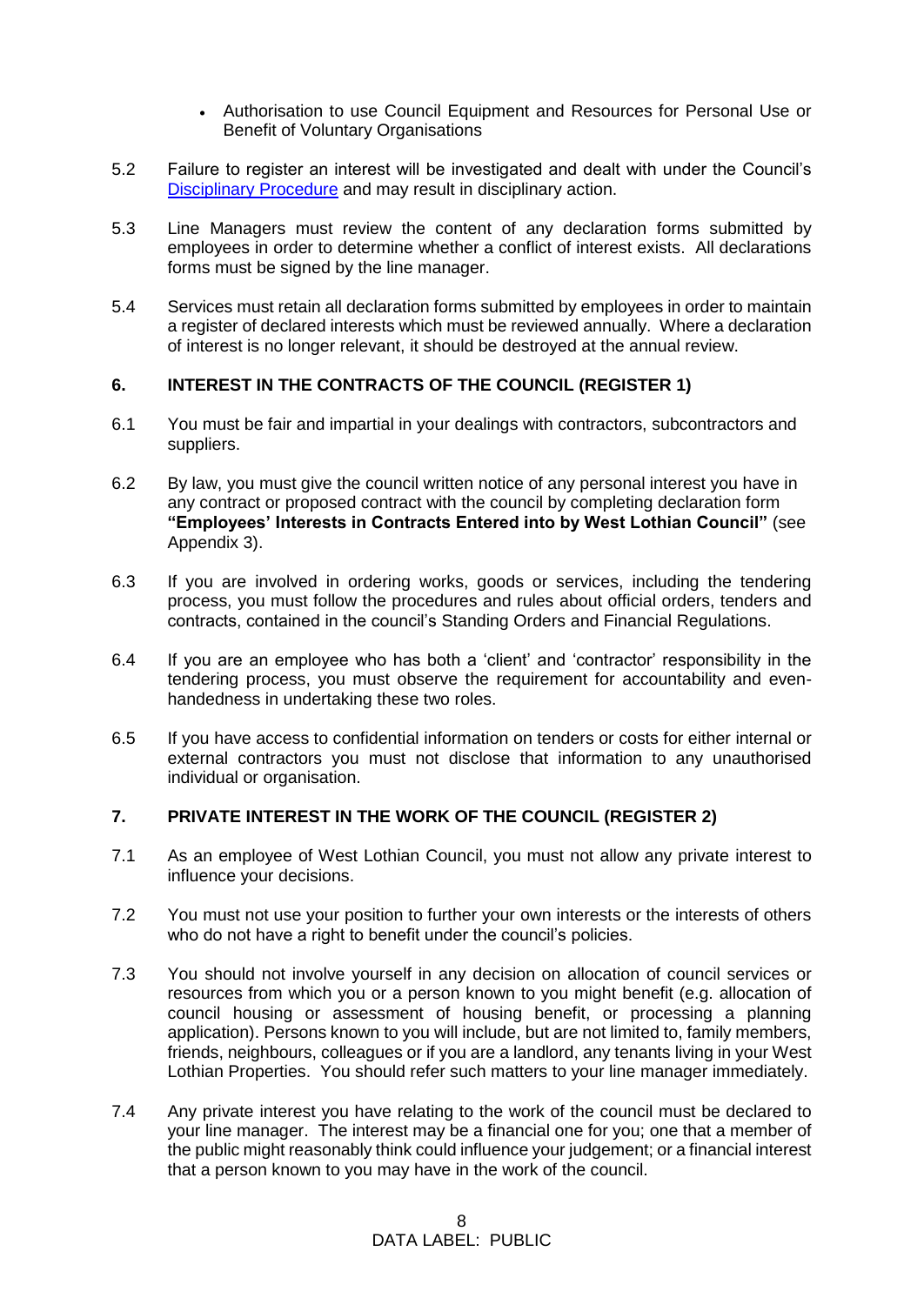- 7.5 If you are a member of an organisation or club, and membership might result in conflict of interests in relation to any aspect of your work with the council, you must declare this membership to your line manager.
- 7.6 Declaration form "**Employees' Private Interests in Work of West Lothian Council**" is attached as Appendix 4.

#### **8. PAID EMPLOYMENT OUTSIDE THE COUNCIL (REGISTER 3)**

- 8.1 You may not be aware that employees who undertake particular paid employment (including self-employment) outside the council could place both the council and employee in a position that causes a conflict of interest and contravenes the requirements of the Code. In order to protect your interests and those of the council, it is important that you follow the advice given.
- 8.2 If you choose to undertake paid employment outside the council (including selfemployment) you should inform your line manager by completing declaration form "**Register of Employee's Paid Employment Outside the Council**" (see Appendix 5).
- 8.3 You will be advised if the proposed employment is considered to constitute a potential conflict, and you will be expected to take appropriate action to avoid or remove the possibility of such conflict arising.

#### **9. PAYMENT OF FEES FOR PUBLICATIONS, LECTURES etc. (REGISTER 4)**

- 9.1 The law prevents you, as a result of being in your job or holding your particular office, from accepting any fee or reward whatsoever other than your proper remuneration.
- 9.2 However, because of particular knowledge or expertise gained through your work with the council, you may be requested to make or contribute to a publication, broadcast, speech or lecture, or you may wish to do so on your own initiative. The council welcomes the recognition that such publication, broadcasts, etc. can bring to the council through the professional standing of its workforce, and encourages its employees to achieve such independent recognition.
- 9.3 Where you wish to make or contribute to any publication, broadcast, speech or lecture, arising out of your work with the council or where you would use official council information, the following procedure should be followed:
	- you should obtain the approval of your Depute Chief Executive before doing so, by completing form "**Approval of Contribution to Publication/Broadcast/ Speech/Lecture and Record of Retention of any Fee or Commission**" (see Appendix 6 attached);
	- you should hand any fee, commission or other payment (including any payment in kind), over to the council by arrangement with your Depute Chief Executive and the Head of Finance and Property Services, unless there are justifiable reasons for not doing so. An example of where you can retain such fee or commission, in whole or in part, would be where the skills, knowledge or information required to make or contribute to the publication, lecture, etc. had little or no relevance to your job;
	- the retention by you of any part of a fee or commission must always be authorised by your Depute Chief Executive.
- 9.4 These arrangements do not, however, prevent you from making your professional skills available to voluntary or charitable organisations of which you are a member or supporter, or from holding office in such organisations, subject to you declaring, where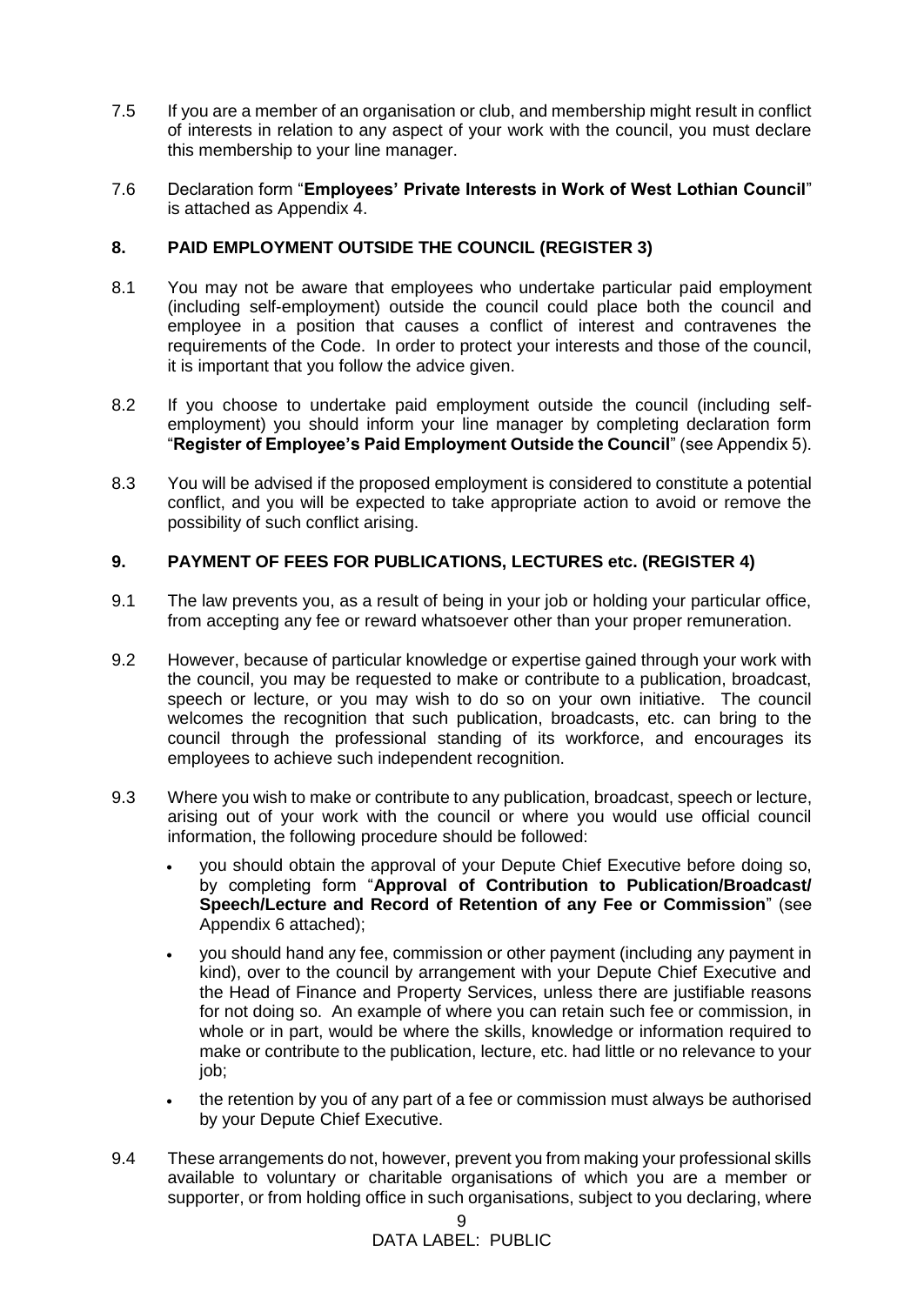relevant, your membership of such an organisation in accordance with the rules on "conflicts of interest" referred to above. You are not permitted however to make use of the council's equipment, materials or resources for the benefit of a voluntary or charitable organisation unless this is approved in accordance with council procedures (see paragraph 11.2 below).

#### **10. DECLARING OFFERS OF HOSPITALITY OF GIFTS (REGISTER 5)**

#### **10.1 Guidance on appropriate action**

You are personally responsible for all decisions relating to any offers of gifts or hospitality that you receive in the course of your employment. If in doubt as to the proper course of action to take, you should seek the advice of your line manager. However, it must be stressed that responsibility for any decision to accept an offer remains with yourself, even where you receive advice or authorisation to accept.

#### **10.2 General Rules**

The Code of Conduct adopted by the council for its employees provides the following general approach:

- you should treat all offers of gifts or hospitality with caution;
- where you receive any offers of hospitality or gifts, you should be sensitive to the timing of decisions, which affect the provider of the offer, e.g. during the tendering process for letting contracts or processing an application for a council service such as planning, licensing or housing;
- you should reject any offer where it might be seen as an intention to influence you in the discharge of your duties;
- you should accept an offer only if you feel that by doing so you can comply with these guidelines. If you feel that an offer should not be accepted, or that you have any doubt that it should be accepted, you should err on the side of caution and refuse the offer;
- Where you decline an offer of hospitality or a gift, you should do so courteously and inform the offeror of the procedures and standards operating within the council.
- Where meetings are necessary during tender periods (i.e. between the issue of invitations to tender and award of contract), those meetings should not be conducted out-with the working environment or workplace setting.
- Where it is necessary to conduct authorised meetings between officers and representatives of outside companies at other times, out-with the working environment, those meetings should be recorded in the workplace register used for recording the Declaration of Offers of Hospitality or Gifts.

#### **10.3 Guidance - Offers of Hospitality**

Offers of hospitality may be extended to council employees for a variety of reasons and whether such offers should be accepted will depend on a number of different factors. You should not accept offers of hospitality unless you can answer "Yes" to the following questions:

- "Can I justify this?"
- "Can I be sure I will not be subject to legitimate criticism?"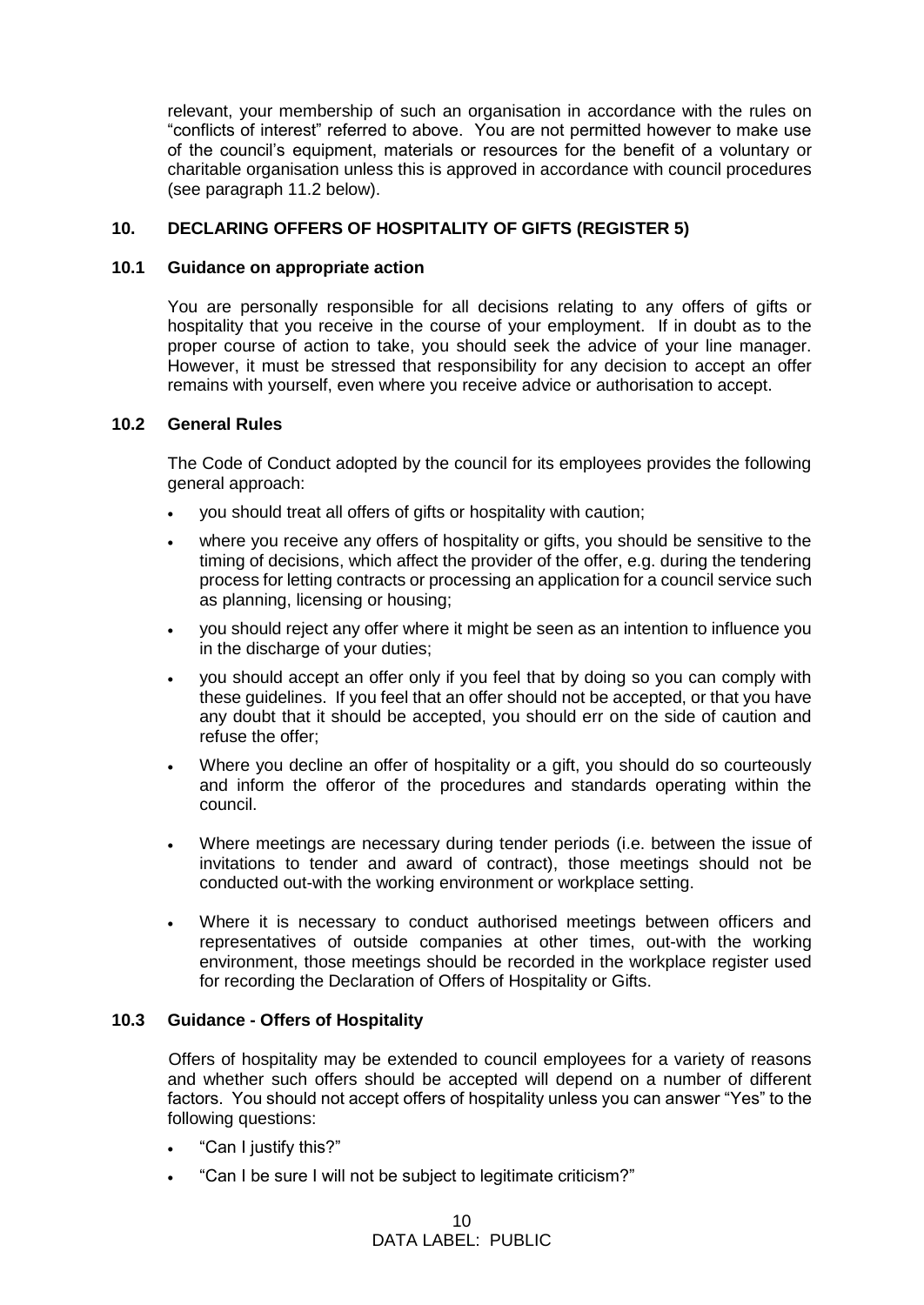If you are in any doubt, you should seek the advice of your line manager.

You must follow the council's policy and guidance on declaring offers of hospitality, and the procedures for having any offers authorised. The following guidance is given to assist in making these judgements:

#### **10.3.1 Where acceptance is possible:**

- You should accept an offer of hospitality only if there is a genuine need for you to impart information or represent the council in the community.
- Offers to attend purely social or sporting functions should be accepted only when these form part of the life of the community or where the council is expected and should be represented.
- Offers of hospitality from companies who are advertising their products or services to the council should only be accepted if it is clear that there is direct benefit to the council in your attending the hospitality event. Examples of where such direct benefit could arise are:
	- it is important that West Lothian Council has a representative present.
	- to obtain information on any services or products supplied by the company.
	- to gain contacts or improve liaison with other groups or organisations that may be helpful to West Lothian Council.
	- to discover how other organisations are organised and structured, or see different management techniques or methods of service delivery, if these are areas that can be observed by attending a function.
- If you are making a visit to inspect equipment, vehicles, land or property, you must ensure that the council pays for the cost of these visits to avoid jeopardising the integrity of subsequent purchasing decisions.

#### **10.3.2 Where refusal is likely or required:**

- You should reject repeated offers of hospitality from the same source;
- You must not accept any offer, which is made with a view to influencing you in the discharge of your duties;
- You should not accept any offer, which may be seen as intended to influence you in the discharge of your duties;
- You must not accept an offer from a company that is in negotiation with or is tendering for a contract with the council;
- You should reject any offer that appears to you in any way excessive.

#### **10.4 Guidance - Offers of Gifts**

Similar considerations apply to dealing with the receipt of gifts. These may vary from items of token value where it would be churlish to refuse them, to items of significant value where the impression could be given that the offer is made either to influence your judgement or to reward you for services supplied or to be supplied to the offeror.

The following guidance is given to assist you in judging whether a gift should be accepted: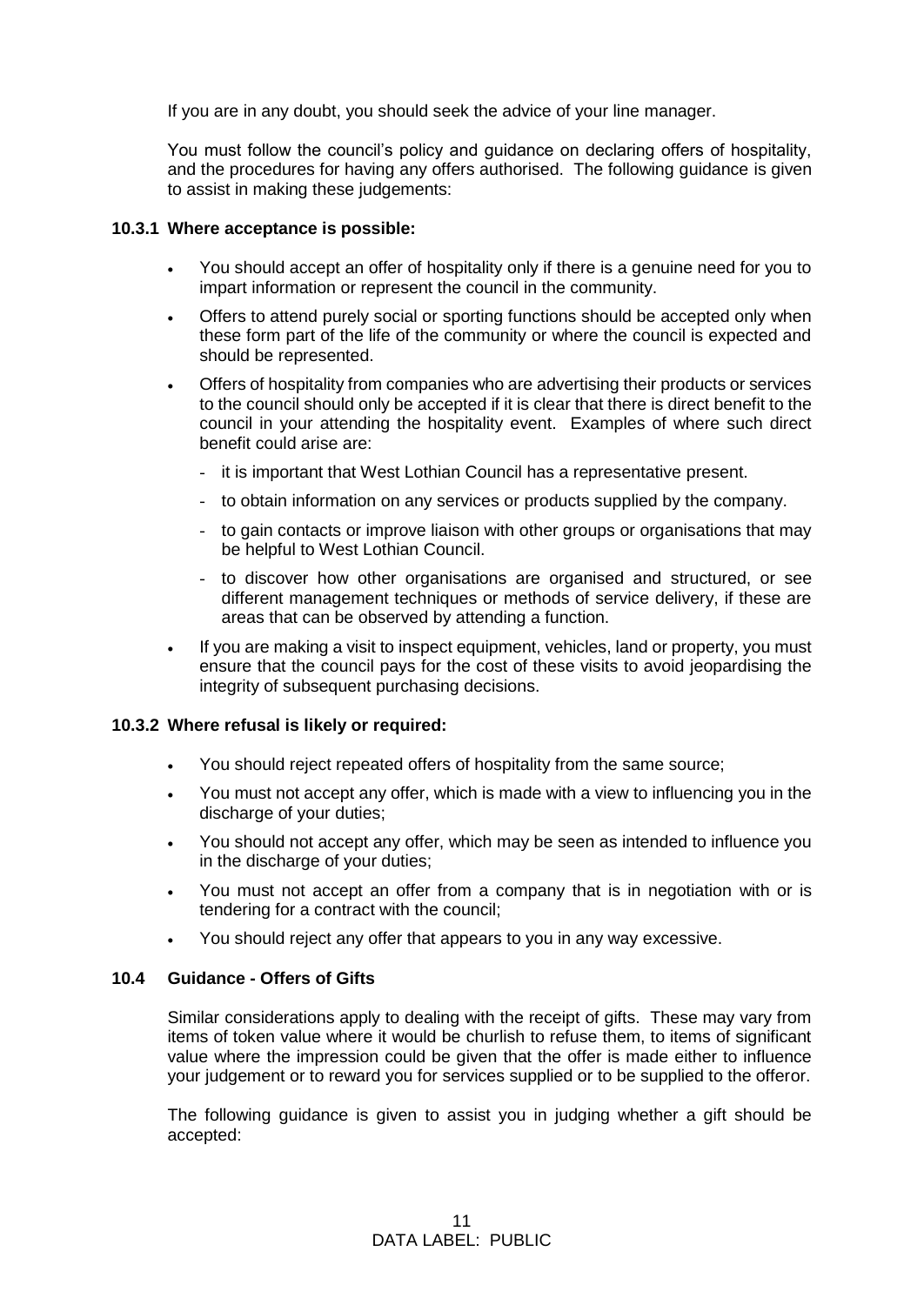#### **10.4.1 Where acceptance is possible:**

- In general, only small gifts of token or low value, such as pens, diaries or calendars, may be accepted.
- Any gift other than such a token should be accepted only after consultation with your line manager and, where appropriate, Depute Chief Executive, and thereafter handed over to the council. You should not retain such gifts. Acceptance of such gifts and how they are used by the council should be recorded following the procedures set out in paragraph 10.5 below.

#### **10.4.2 Where refusal is likely or required:**

- You must not accept any gift or other personal benefit in any case where this might reasonably be supposed to influence your judgement;
- You should not accept any gift or other personal benefit where the gift appears in any way excessive.
- You must not solicit a gift or any other personal benefit from any outside individual or body in connection with any part of your duties.
- You must not accept an offer of a gift from any company, which is in negotiation with or is tendering for a contract with the council.
- In all cases of doubt you should consult your line manager, and where appropriate, the Depute Chief Executive.

#### **10.5 Procedure for Declaring/Accepting Offers of Gifts and Hospitality**

- You must declare to your line manager all offers of hospitality or gifts (other than token gifts) where you propose to accept such an offer. See form **"Register of Employees' Acceptance of Offers of Gifts and Hospitality"** attached as Appendix 7;
- Your line manager will record on the form his/her authorisation to accept such offers;
- Depute Chief Executives will ensure that proper arrangements are put in place within their Service areas for the retention of completed forms in a register which can be inspected by Internal Audit or other appropriate officers as required.

#### **10.6 Corruption**

It is important that you are aware that it is a serious criminal offence for you to corruptly receive any gift, loan, fee, reward or advantage for doing or not doing anything, or for showing favour or disfavour to any person, in the course of your work with the council.

In this regard, you should note that any act committed in contravention of the Bribery Act 2010 relating to the giving or taking of a bribe whilst engaged on council business (including vicarious liability of senior officers for bribery offences committed by the council through its elected members or council employees with the consent or connivance of senior officers), will be treated as gross misconduct in accordance with the council's Disciplinary Code.

#### **11. POLICY ON USE OF COUNCIL EQUIPMENT AND RESOURCES (REGISTER 6)**

The council is required by law to achieve value for money by ensuring that it has arrangements for securing economy, efficiency and effectiveness in the delivery of services. You and your colleagues serve the public, and in order to ensure value for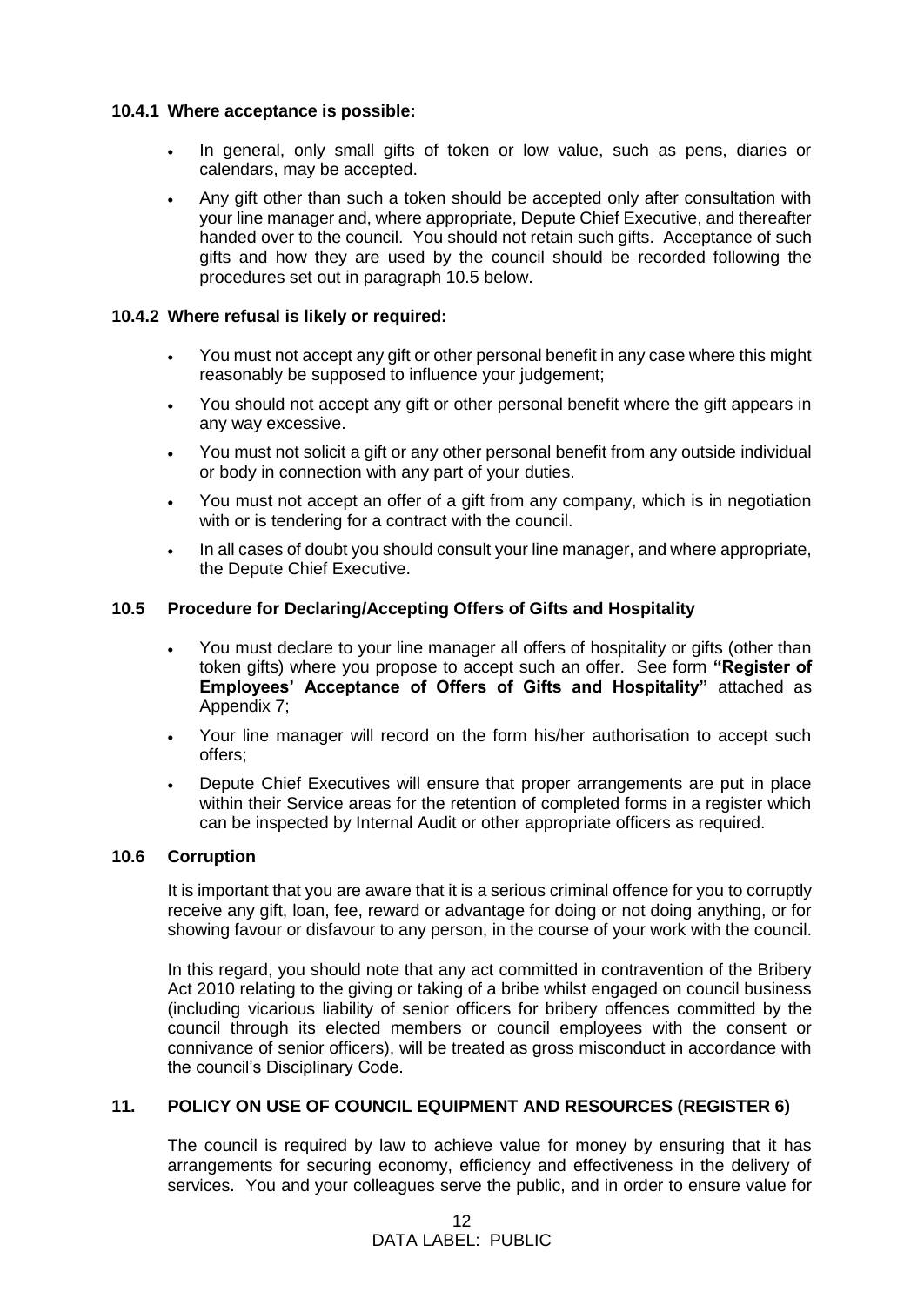money you must remember this principle when you use council equipment, materials and resources.

You must not breach the policy of the council on the personal use of council equipment and resources and similarly if you wish to use the equipment and resources of the council for the benefit of a voluntary or charitable organisation, you must follow the council's policy on what assistance can be given to such organisations (see section 11.2 below).

#### **11.1 Use of Equipment and Resources for Personal Purposes**

Council resources such as equipment, transport and consumables must only be used for genuine council purposes.

In exceptional circumstances, the Depute Chief Executive, or nominee, can give written permission for a council resource to be utilised for personal purposes, for example when an employee requests to use a council computer for examination studies.

Requests to use council equipment and resources for personal purposes must be submitted on form **"Authorisation to use council Equipment and Resources for Personal use or Benefit of Voluntary Organisations"** (see Appendix 8 attached).

Employees are also permitted to make personal telephone calls provided they adhere to the relevant guidelines by maintaining a record of all calls made, and arranging repayment on the agreed cost basis.

Within certain services, employees are required to take council vehicles home for valid operational reasons. These vehicles must not be used for personal journeys as such action could give rise to serious insurance implications, and would be a breach of the council's policy.

The only other circumstances where an employee can potentially use a council resource for non-council purposes are where an employee has a personal involvement with a voluntary organisation. The following section of this policy document sets out the ground rules that would apply in this particular case.

#### **11.2 Use of Equipment and Resources for the Benefit of Voluntary Organisations**

Voluntary Organisations are deemed to be independent bodies with self-governing structures and a wholly or predominantly voluntary governing body. They do not distribute profits and are run for the benefit of others or for the community. Many, though not all, are recognised charities. Voluntary organisations are accountable to their membership and more generally to the people and groups they serve or represent.

The term 'Voluntary Sector' is used to distinguish those organisations, which are not public or private. For the purpose of these guidelines, this does not include religious organisations, political organisations or trade unions, when pursuing their primary objectives.

The council is aware that many staff are actively involved as volunteers in their local communities and that numerous others may be keen to participate. It recognises that it has a role in supporting and encouraging volunteering among employees. The council is also a major funder of the voluntary and not for profit sector, with an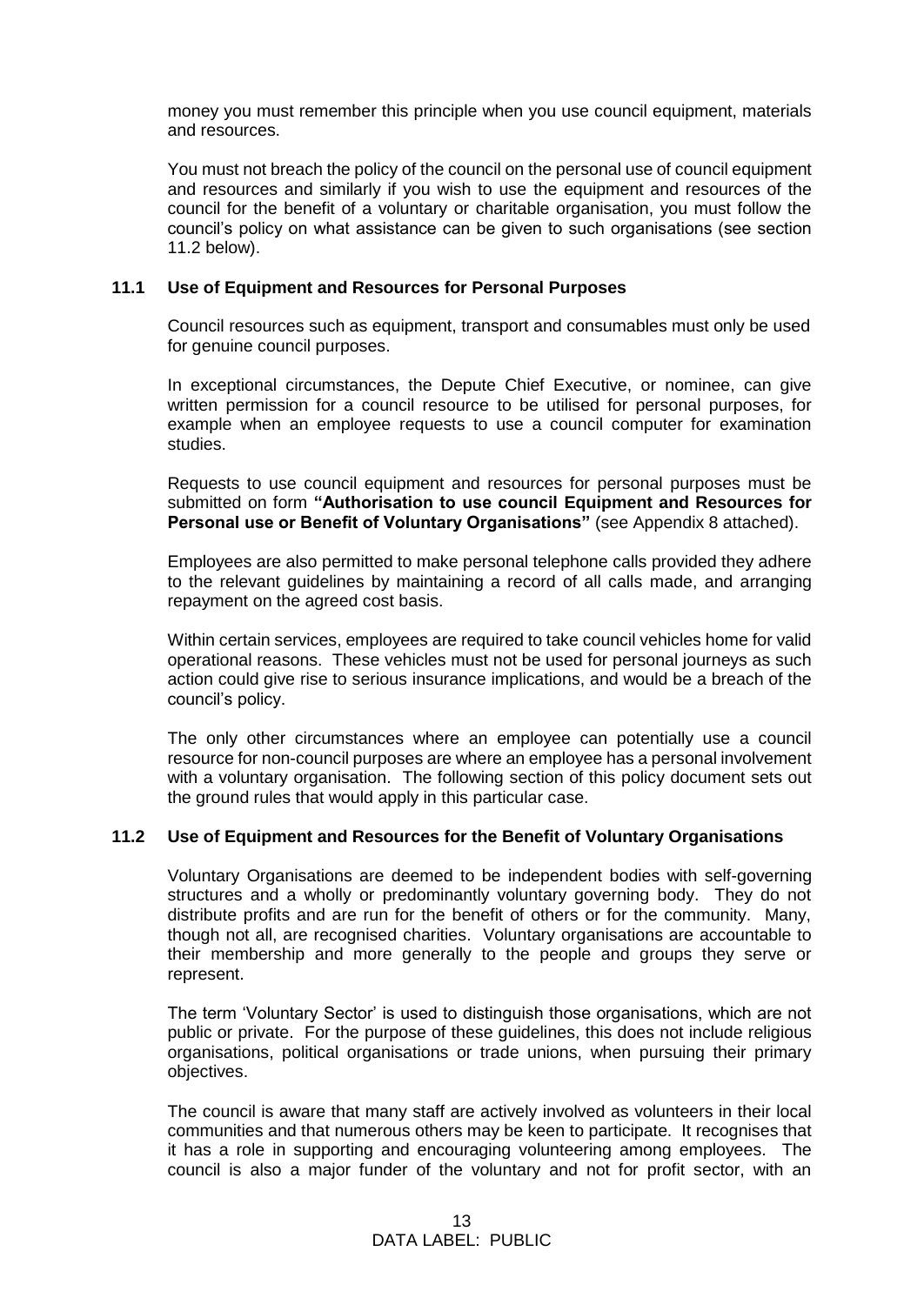increasing number of services now being provided by the voluntary sector on behalf of the council.

The council has previously adopted a funding policy for voluntary organisations together with supporting guidelines covering the requisite controls and procedures.

The council also makes available material resources, e.g. through the Community Education Service, which voluntary organisations can borrow to assist in their service delivery. Procedures for the booking and control of use of such equipment are in place.

There will be other occasions, however, where a council employee may wish to use a piece of equipment or resource to assist an organisation with which they are associated, but that piece of equipment or resource is not generally advertised as being available to the voluntary sector. In order to protect the interests of the council and its employees, the following rules require to be followed in such cases:

#### **11.2.1 Procedure – Use of Equipment and Resources**

- Specific permission must be sought and given before any council resource that is not normally made available to the voluntary sector, may be used by an employee to assist the activity of an external body.
- Requests must be submitted on form **"Authorisation to use Council Equipment and Resources for Personal use of Benefit of Voluntary Organisations"** (see Appendix 8 attached). The form is also available on-line or from your line manager. Your manager will enter the details in a register kept for this purpose. Where the materials used are of a consumable nature, the value of such materials shall also be recorded.
- The right to give approval shall lie with each Depute Chief Executive, who may delegate these powers to a specified nominee. A charge, where appropriate, should be made so as to avoid costs for the use of council equipment falling on the council.
- No financial gain shall accrue to any council employee from the use of this resource.
- In giving consideration to any request the following factors shall be taken into account:
	- the nature and activity of the organisation which seeks to benefit from the use of the resource (is this an organisation/activity, which the council would wish to be associated with?);
	- is there an existing relationship between the council and the organisation?;
	- is there a detrimental impact on council service delivery and operational matters if that resource is temporarily diverted to another use, is lost or damaged?;
	- the competencies of the likely users;
	- the ability to ensure adequate security of the equipment/resource;
	- the requirement to seek an indemnity from the organisation benefiting from the use of the resource for loss or damage to that resource.

The above rules do not apply to situations where council equipment and resources are made available to voluntary organisations as part of normal service delivery.

#### **12. APPOINTMENTS**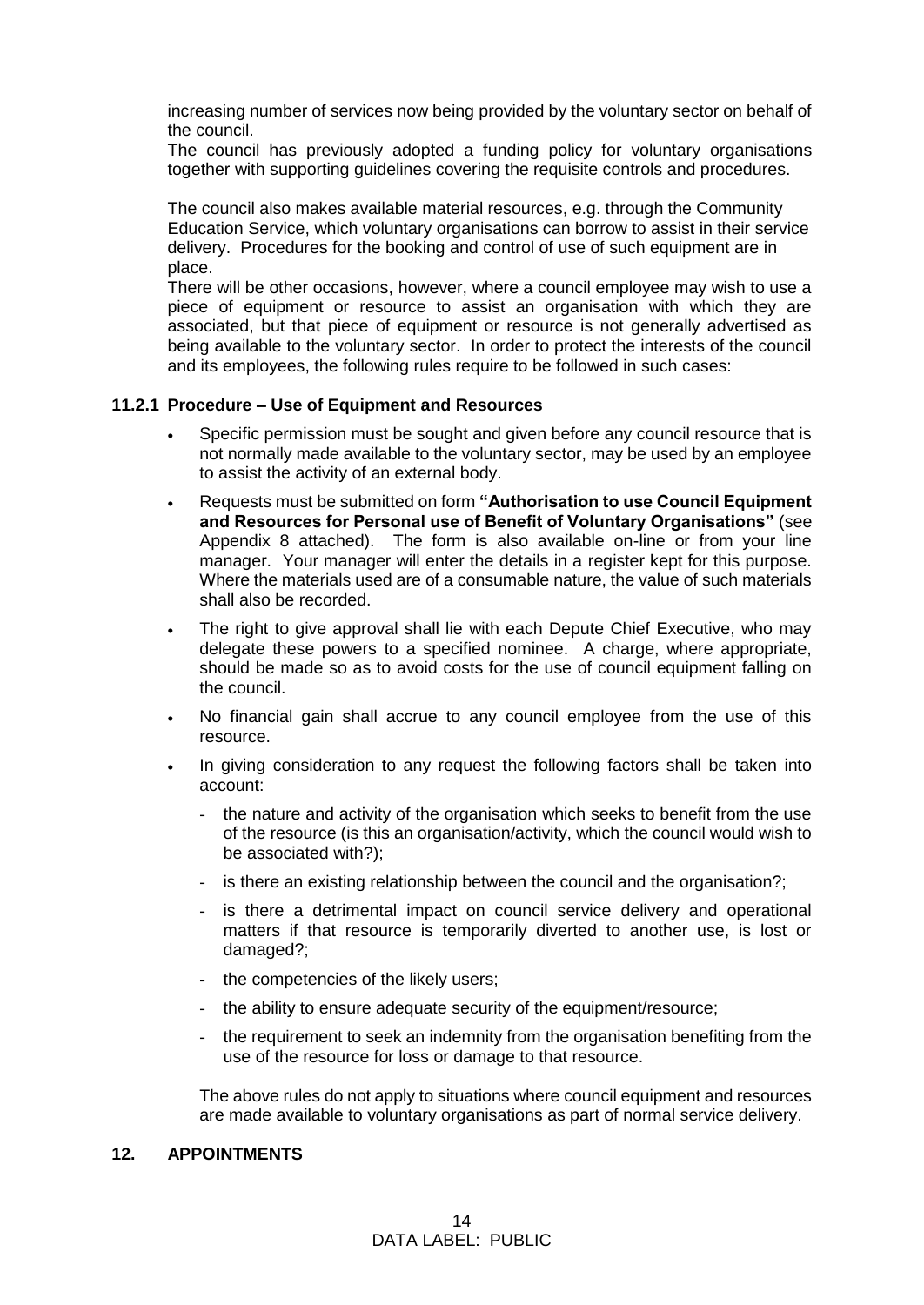The council has a recruitment and selection policy based on the principles contained in the CoSLA code on recruitment and selection. Advice on this policy should be obtained if required from your Human Resources Adviser. All appointments must, by law, be made on the basis of merit. You must follow the council's policy.

If you are involved in the recruitment and selection process, and have any kind of relationship which might affect your ability to be impartial, that relationship must be declared to your line manager. Your line manager will decide whether you can participate in the recruitment and selection process. The same procedure must be followed in matters relating to discipline, grievance, job evaluation and appraisal development reviews.

You must not lobby a councillor or another colleague either directly or indirectly to secure your own appointment or promotion or the appointment or promotion of another person. If an applicant, another colleague, a councillor or any other person has lobbied you, you must report the matter to your line manager.

#### **13. DUTY TO DISCLOSE CRIMINAL CONVICTIONS**

Subject to the provisions of the Rehabilitation of Offenders Act 1974 you must disclose any unspent criminal conviction received prior to commencing or during the course of employment with the council.

If your post involves carrying out regulated work with children or protected adults, you must in addition disclose any police caution, criminal charge, spent criminal conviction (according to the [rules on disclosure of spent convictions\)](https://www.mygov.scot/convictions-higher-level-disclosures/spent-convictions) or involvement in any police investigation. You must also disclose details of any disciplinary action taken against you by a professional or regulatory body. A failure to do so may result in the matter being dealt with under the terms of the council's Disciplinary Procedures.

#### **14. CONTACT WITH THE MEDIA**

In your work with the council, contact with the media should only take place where this has been authorised by the council. You must follow the council's policy in relation to contact with the media. This policy is set out in the council's communications strategy [The West Lothian Way.](https://intranet.westlothian.gov.uk/westlothianway)

#### **15. POLITICAL NEUTRALITY**

Officers must, at all times, maintain political neutrality.

It is the responsibility of officers to implement the policy of the council and to support members, regardless of their political outlook, and irrespective of the officer's own personal or political views.

Officers must serve all elected members equally, regardless of political affiliation and ensure that the individual rights of all elected members are respected. Officers must, in their dealings with political groups and individual members, treat them in a fair and even-handed manner. The advice given to different councillors and party groups must be consistent.

If you are asked by a councillor to provide assistance with a matter which is clearly party political or which does not have a clear link with the work of the council, you should politely refuse and inform the councillor that you are referring the matter to your line manager.

The political activities of a small number of employees are restricted by law. Those of you holding such politically restricted posts will have been notified individually in writing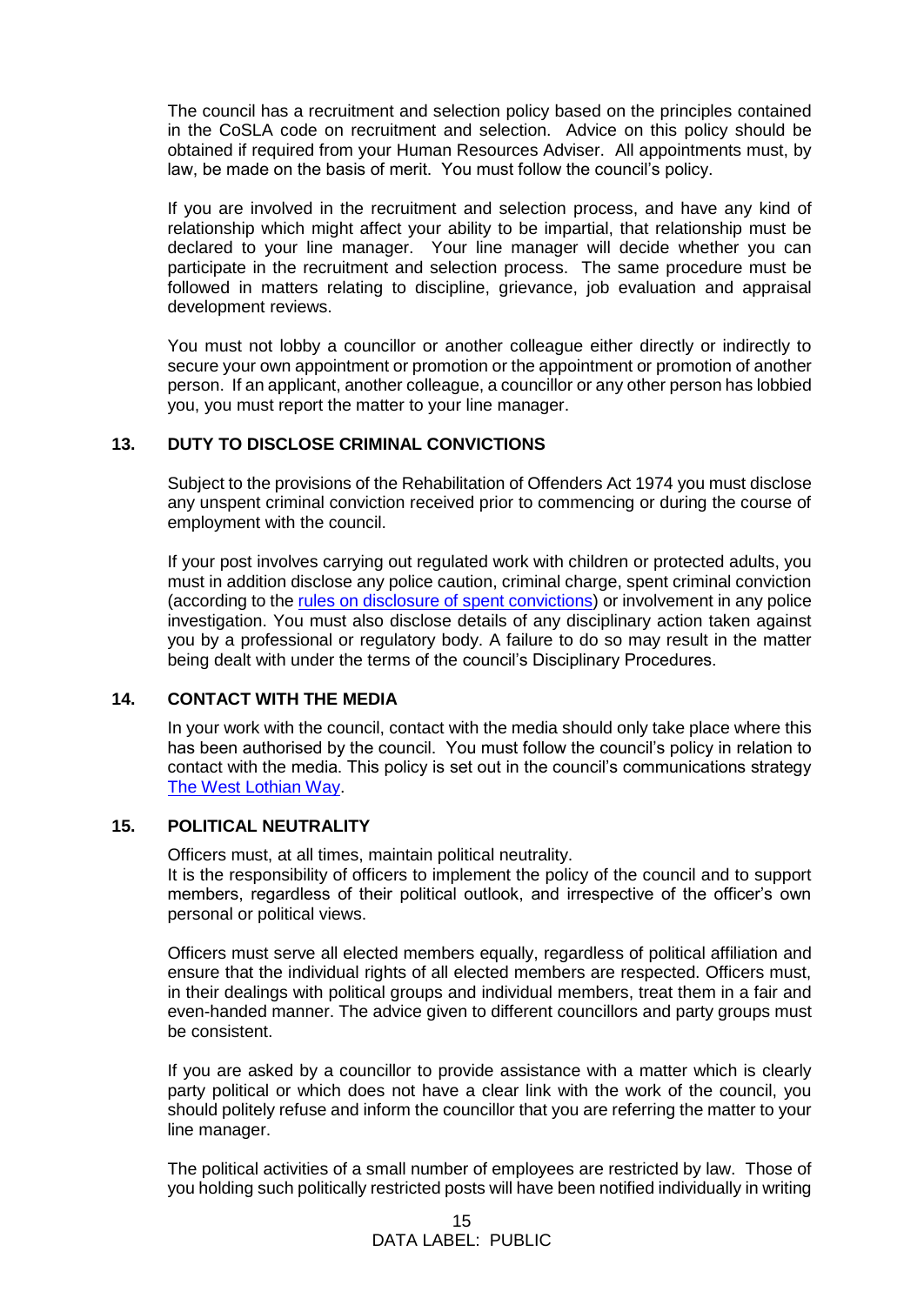confirming the restrictions, which apply to your post. Advice on which posts are politically restricted and the restrictions applying to them is available from Human Resources.

#### **15.1 Briefing Party Groups**

Some employees will have a close working relationship with councillors of the majority political group (or groups) which form the administration of the council. Political groups may sometimes seek advice from council employees, and in such circumstances, the following procedure should be followed:

- the office bearers (of the group) must first approach the Chief Executive;
- the office bearers must tell the Chief Executive what type of advice they are seeking;
- the Chief Executive will decide whether attendance at the meeting is appropriate and which employee or employees should attend;
- once the employee has given the advice to the group, the employee must leave the meeting before any decision is made;
- strict confidentiality must be observed by the employee. The discussion in one political group should not be disclosed to another political group or to any member of such a group.

#### **16. YOUR RIGHTS AS AN EMPLOYEE**

#### **16.1 Public Statements**

As a citizen, you are entitled to express your views about the council, provided you do not make use of any private information gained through your work with the council. But you should not, in your work capacity, criticise the council either through the media or at a public meeting or in any written communication with members of the public.

The council respects an employee's right to freedom of expression when privately using the internet, social media and email out with the workplace in their own time. Employees should however, be careful to ensure that they do not inadvertently or otherwise engage in online conduct that could undermine their contractual obligations as an employee of the council. Further guidance is contained in the council's [Internet,](https://www.westlothian.gov.uk/article/33223/Internet-Social-Media-and-E-Mail)  [Social Media and Email Policy](https://www.westlothian.gov.uk/article/33223/Internet-Social-Media-and-E-Mail)

#### **16.2 Access to your councillor**

As a citizen, you are entitled to raise with your councillor any complaint, which you have about the services of the council. However, if your complaint concerns any aspect of your employment with the council, you should instead raise the matter with your line manager in the first place or if appropriate make use of the council's grievance procedures. The Councillors' Code of Conduct says that councillors should not take up any such requests for staff.

#### **16.3 Fair and Reasonable Treatment at Work**

You are entitled to expect fair and reasonable treatment from your colleagues, managers and from councillors. If you feel that you have been unfairly treated or have been discriminated against, you are entitled to make use of the appropriate council procedures.

#### **16.4 Disclosure of Unlawful or Improper Actions Occurring Within the Council**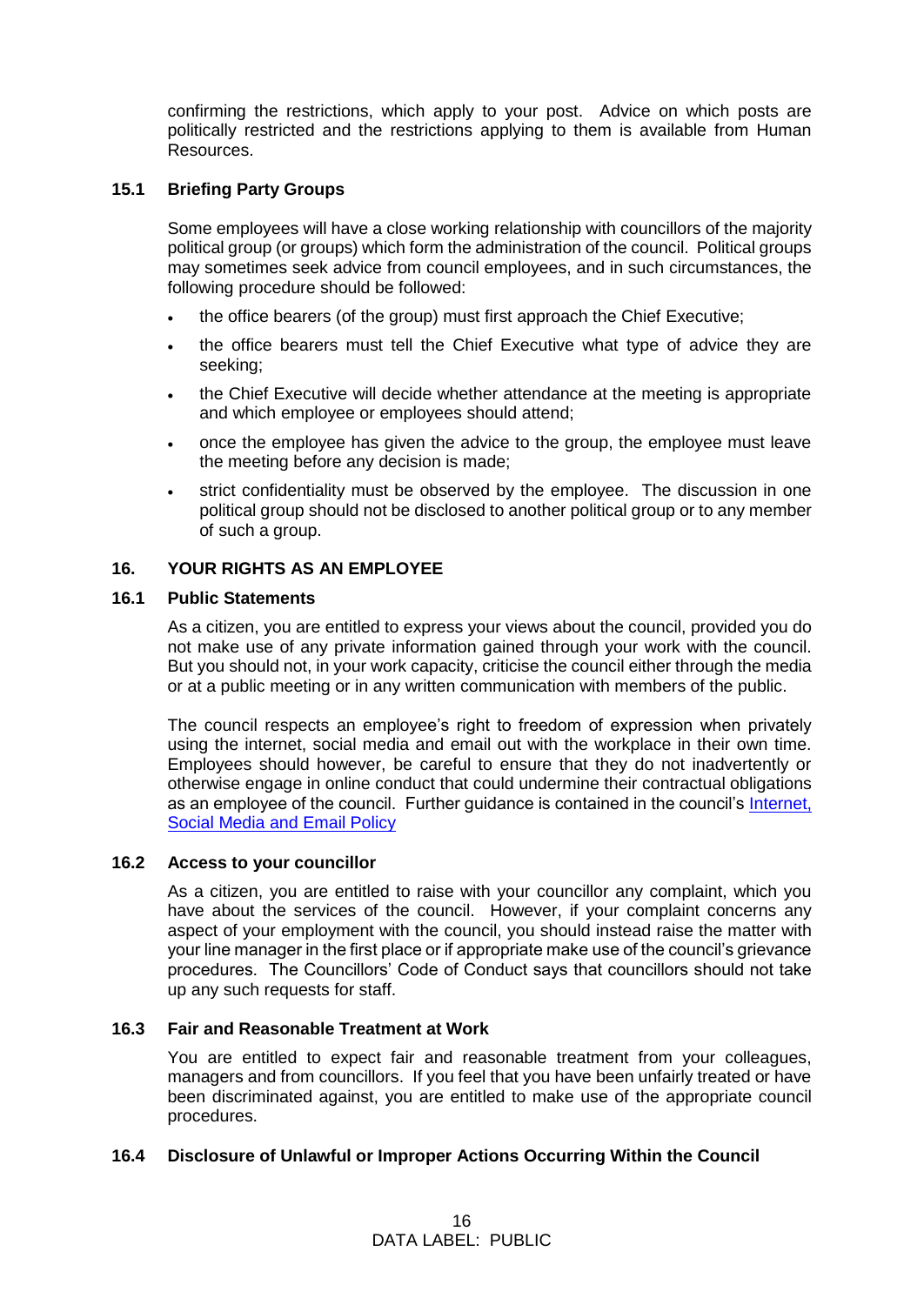There may be rare occasions when you feel that you have been required by a colleague, a councillor or a member of the public, or by an organisation, to act in a way which might be illegal, improper or unethical, or which is otherwise in conflict with the principles of this Code of Conduct.

In other instances you may have information leading you to believe that an employee, councillor or other person associated with the council is behaving unlawfully or in some other improper manner. In all of the above circumstances, you must follow the council's procedure in dealing with such matters which aims to ensure that these are raised and addressed within the council. For comprehensive guidance, reference should be made to the council's Policy and Procedure on the Disclosure of Information by Employees ('Whistle-blowing') available at [MyToolkit](http://www.westlothian.gov.uk/hr-services)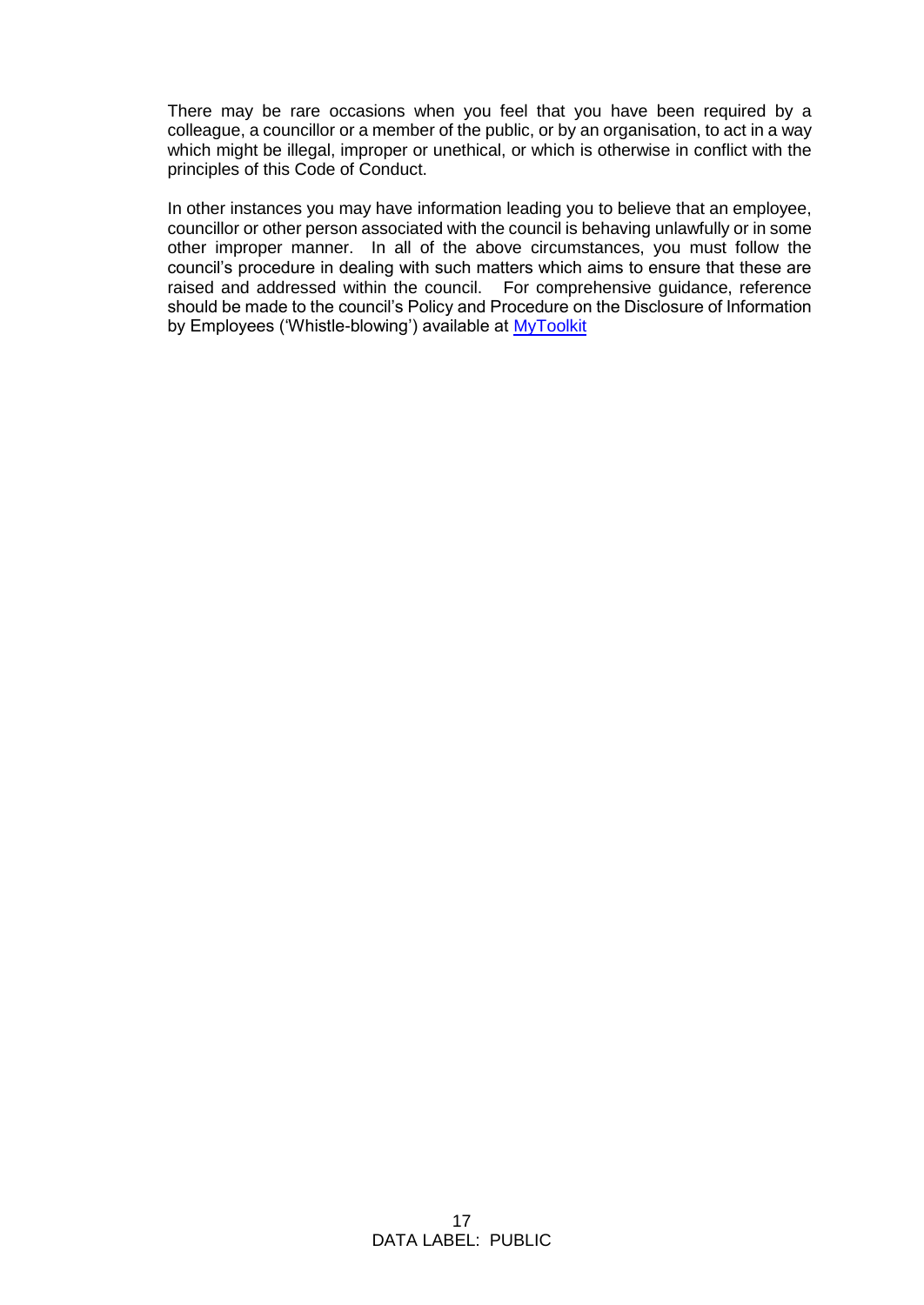

#### **CODE OF CONDUCT - WORKING WITH COUNCILLORS**

West Lothian Council is committed to providing quality and valued services which meet people's needs and which are delivered on the basis of fairness and equity.

The recognition by the council that its employees are its greatest asset in working to achieve these aims, places a particular significance on the working relationships between elected members and employees of the council at all levels.

The council has set out a clear sense of overall purpose and direction through its Mission Statement and declared values which put the customer first and provide quality and value for money services through effective team working.

West Lothian Council is a politically led organisation and as such it has members who are responsible to the electorate and set the overall direction, purpose and policies of the council. As representatives of the people, elected members' feedback is an important source for quality monitoring and improvement to services.

As in any partnership, effective working relationships can only be achieved through mutual respect and understanding for each other's roles, based upon agreed guidelines governing the day to day relationships between elected members and employees. This is particularly important in terms of cost restraint.

These agreed guidelines in West Lothian Council are as follows:

#### **Political neutrality of employees**

Members should respect the political neutrality of employees. Employees should not be asked to provide assistance on a matter, which could be construed as being overtly political. An employee placed in such a situation is entitled to refuse such a request and notify his/her manager.

#### **Equality of service to all elected members**

It is the responsibility of all employees to implement the policy of the council and to support members irrespective of the individual employee's own personal or political views. Employees must serve all elected members equally, regardless of political affiliation and ensure that the individual rights of all elected members are respected.

#### **Relationship between employees and elected members**

The rapport between individual employees and councillors should be maintained as a professional, courteous, working relationship which engenders mutual confidence and respect whilst still observing an appropriate degree of formality.

#### **Agreed channels of communication**

Members should ensure that requests for information or for action are processed through the appropriate Depute Chief Executive or Head of Service through the appropriate level of employee identified on the approved list of contacts within each service.

If at any time an employee is unsure about the right of an elected member to receive a particular piece of information, or whether or not it would be appropriate to carry out the action requested, they should explain their concern to the member involved and seek immediate clarification and guidance from their manager.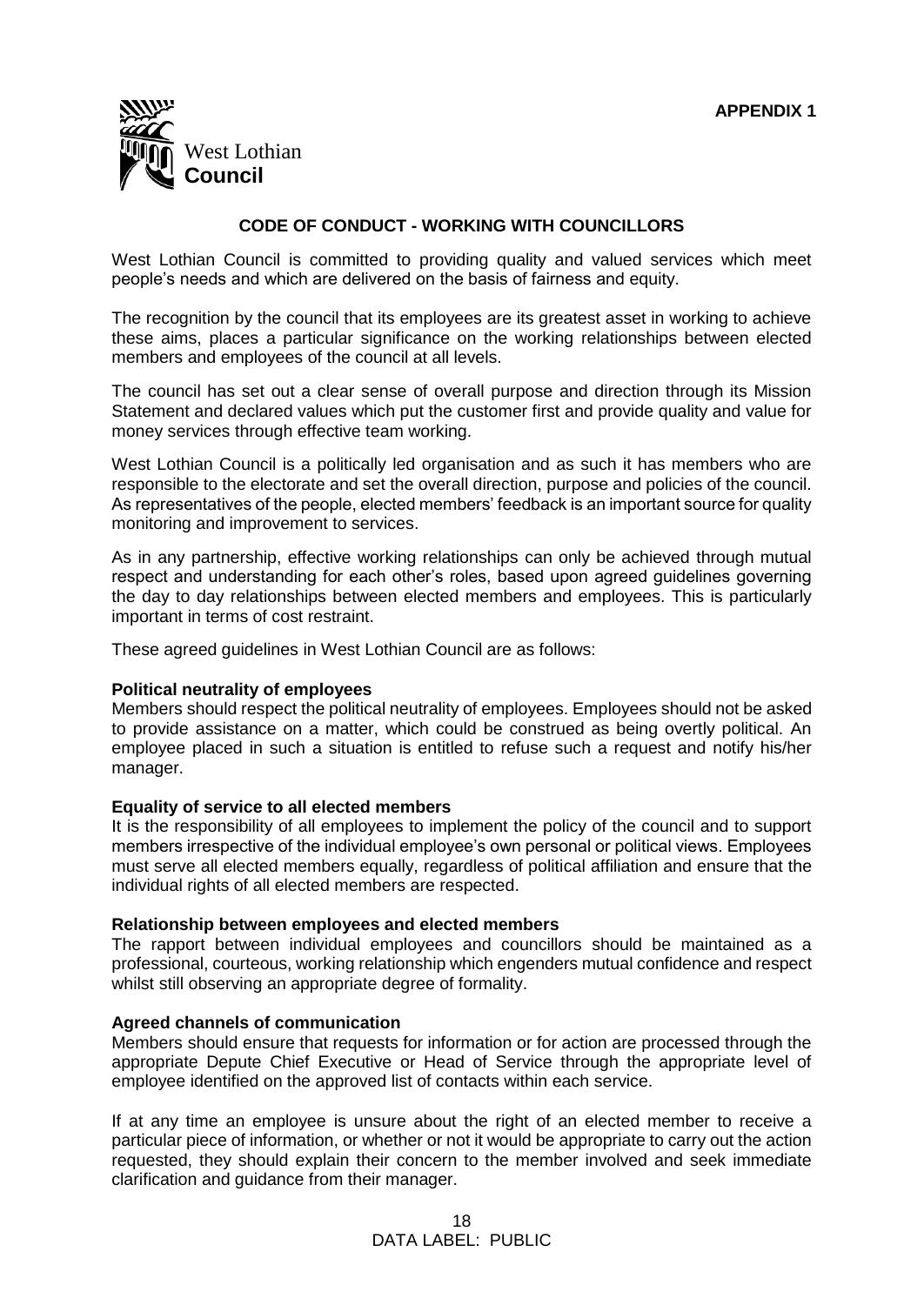#### **Management of staff**

The responsibility for the management of the council's workforce rests with the Chief Executive and the Corporate Management Team. Any complaints from members about either the service or individual members of staff should be referred to the appropriate Depute Chief Executive in the first instance and thereafter to the Chief Executive.

#### **Complaint by employee**

In the event of complaint by an employee, the employee will have the right to refer the matter to the Chief Executive or, on a formal basis, to the councils Monitoring Officer for investigation. Complaints that the Councillors' Code of Conduct has not been followed may also be made to the [Ethical Standards Commissioner.](https://www.ethicalstandards.org.uk/make-complaint)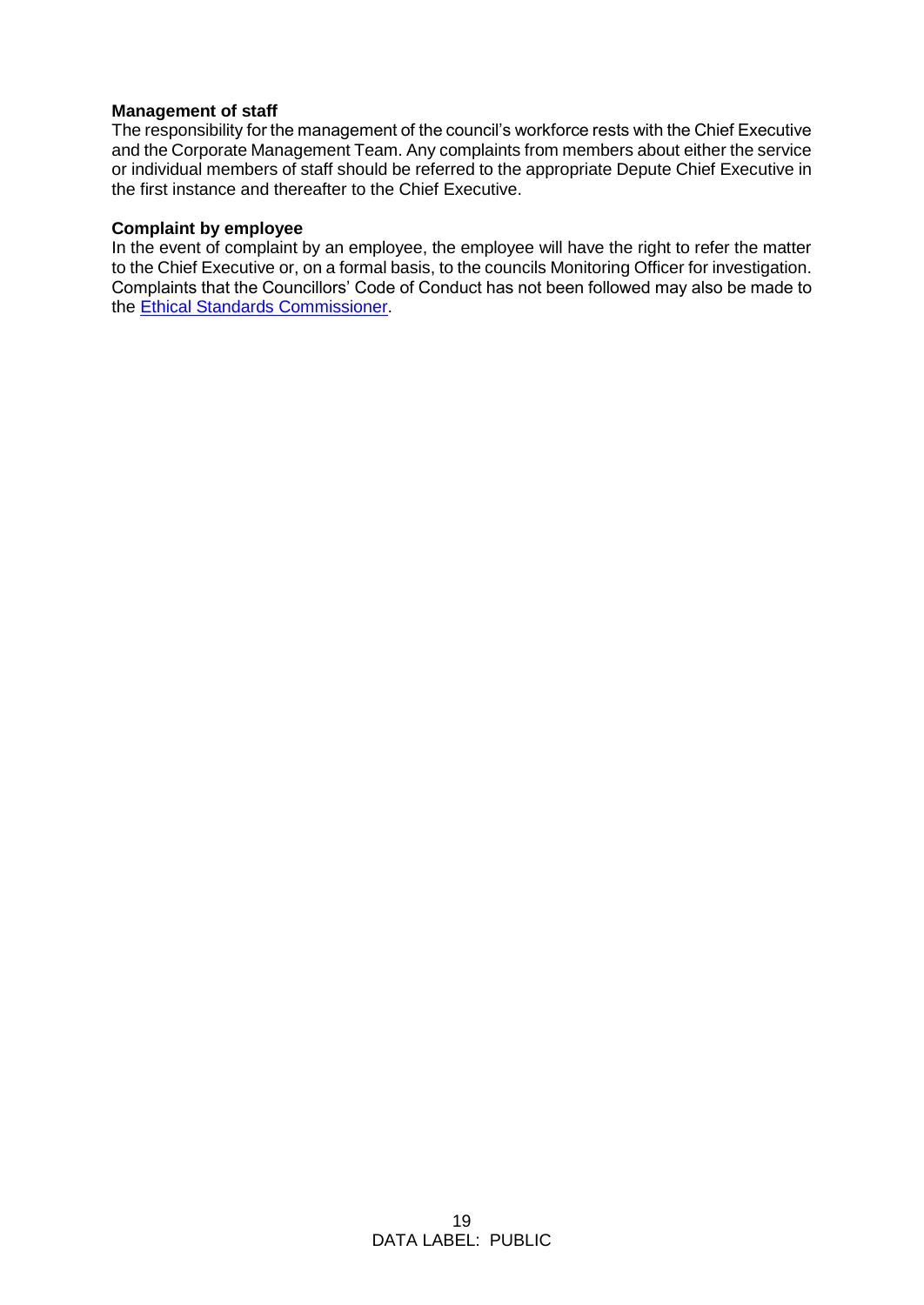#### **PROTOCOL FOR RELATIONS BETWEEN COUNCILLORS AND EMPLOYEES IN SCOTTISH COUNCILS**

#### **(As extracted from the [Councillors' Code of Conduct](https://www.gov.scot/publications/councillors-code-conduct-2021/) effective from 7 December 2021)**

#### **Principles**

- 1. This protocol outlines the way in which councillors and employees should behave towards one another. It should be noted that while some scenarios are included, these are not exhaustive. The protocol should be treated, therefore, as applying in all situations where there is interaction between councillors and employees.
- 2. Councillors and employees should work in an atmosphere of mutual trust and respect, with neither party seeking to take unfair advantage of their position or influence.

#### **Roles**

- 3. Councillors are required to provide strategic leadership and oversight. This involves setting strategy and policy, scrutinising and making major, complex decisions that concern the Council as a whole. Councillors are not, however, responsible for operational management (being the planning, organising and execution involved in day to day activities) as this is the role of employees. Chief Executives and senior employees have ultimate responsibility to ensure that the Council meets its responsibilities.
- 4. Legally, employees are employed by the Council / other body and are accountable to it as an entity. Employees are responsible for serving the Council / other body as a whole, and not any particular political group, combination of groups or individual councillor. It is nevertheless appropriate for employees to be called upon to assist any political group in its deliberations or to help individual councillors fulfil their different roles (see the section on political groups below).

#### **Office bearers**

- 5. For the Council to perform effectively, it is important that there is a close professional working relationship between a committee convener and the director and other senior employees of any service reporting to that committee. However, such relationships should never be allowed to become so close, or appear to be so close, as to bring into question an employee's ability to deal with other councillors impartially, or the ability of a convener to deal with other employees impartially.
- 6. Conveners will have many dealings with employees. While employees should always seek to assist committee chairs, they are ultimately responsible to the relevant chief officer and not to any convener.
- 7. Conveners will often be consulted on the preparation of agendas and reports. Employees will always be fully responsible, however, for the contents of any report submitted in their name and will always have the right to submit reports to councillors on their areas of professional competence. The Convener does not have a right to veto this course of action.
- 8. Conveners are recognised as the legitimate elected spokesperson on their committee's area of responsibility. Where authority is delegated to employees, they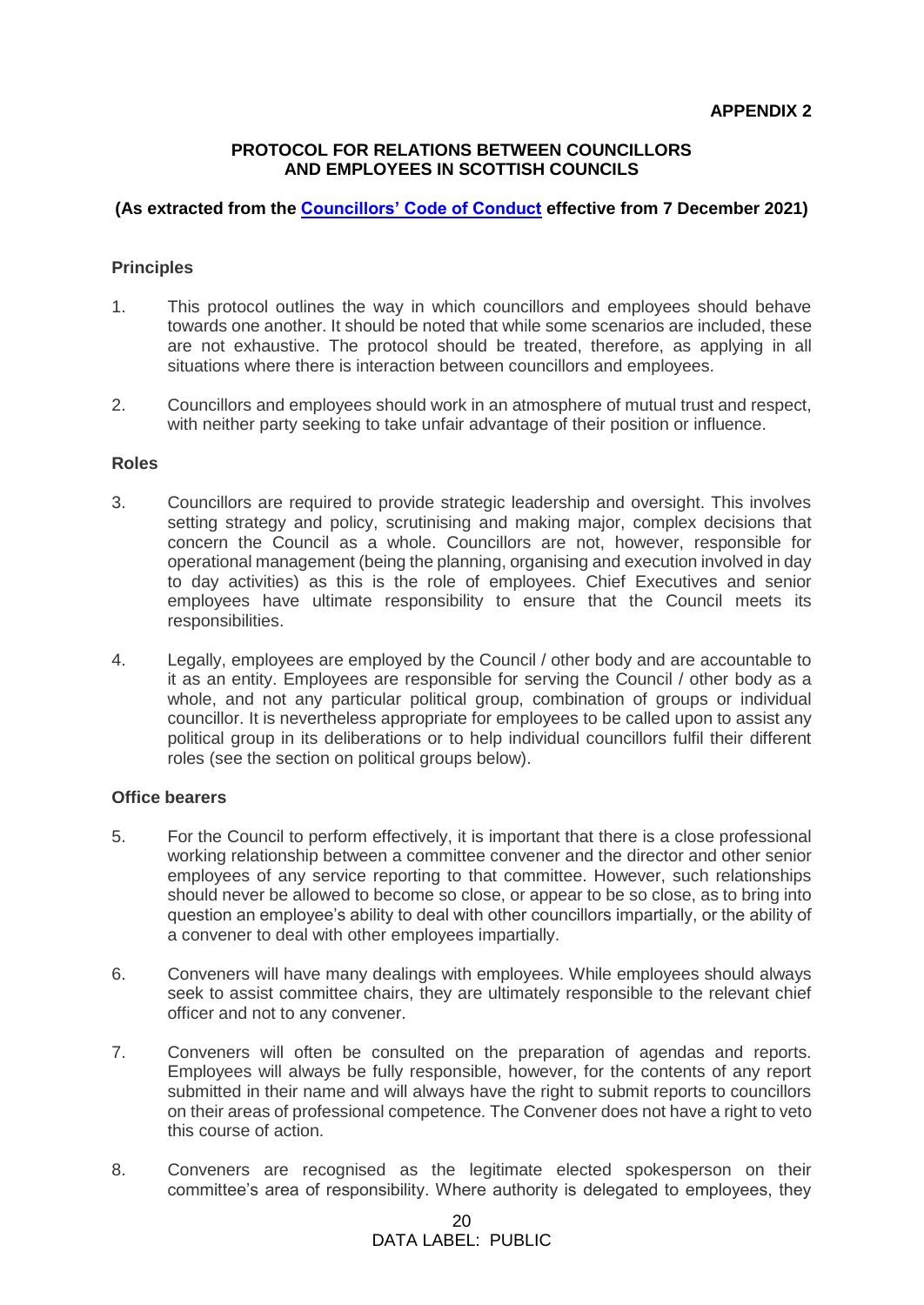may choose to consult the relevant convener about any action they propose to take. The employee nevertheless retains responsibility for the final decision (as long as the delegated authority remains in place).

#### **Political groups**

- 9. Most councils operate through a system of groups of councillors, many of them based on political affiliation. All employees must treat all political groups and individual councillors in a fair and even-handed manner and must maintain political neutrality at all times.
- 10. Employees can provide political groups with support (such as discussing matters with the convener and vice-convener before a committee meeting or presenting information to a group meeting). While, in practice, such support is likely to be most in demand from whichever political group is in control of the Council, it nevertheless should be available to all political groups. The advice given by employees to different party or political groups should be consistent.
- 11. Councillors and employees must act in accordance with the council's rules about the access and support to be provided to political groups (for example, that all requests must be approved by the Chief Executive).
- 12. Employee support for political groups must not extend beyond providing information and advice in relation to matters of council business. Employees should not be asked, or be expected, to be present at meetings or parts of meetings when matters concerning party business are being discussed. It is the responsibility of the Convener of the political group meeting to ensure that all attending are clear on the status of the meeting and the basis on which any employees are present.
- 13 Councillors and employees must note that while political group meetings may form part of the preliminaries to council decision-making, political groups are not empowered to make decisions on behalf of the Council. Conclusions reached at such meetings are not council decisions and it is essential that they are not interpreted or treated as such.
- 14. Employees can provide information and advice in relation to matters of council business to political groups. Employees are nevertheless responsible for ensuring that all necessary information and advice is still provided to the relevant committee or subcommittee when the matter in question is considered.
- 15. Political groups must recognise that information and advice given by employees should be used to enhance discussion and debate at council and committee meetings. Such information or advice should not be used for political advantage (for example by issuing media briefings before a decision is made), as doing so could devalue the decisionmaking process and can place employees in a difficult position.
- 16. Employees should take special care when providing information and advice to a meeting of a political group where other individuals who are not elected members of the Council are in attendance, as such individuals will not be bound by the Councillors' Code (and, in particular, the provisions concerning the declaration of interests and confidentiality).
- 17. Employees must treat any discussions with a political group or individual councillor as being strictly confidential.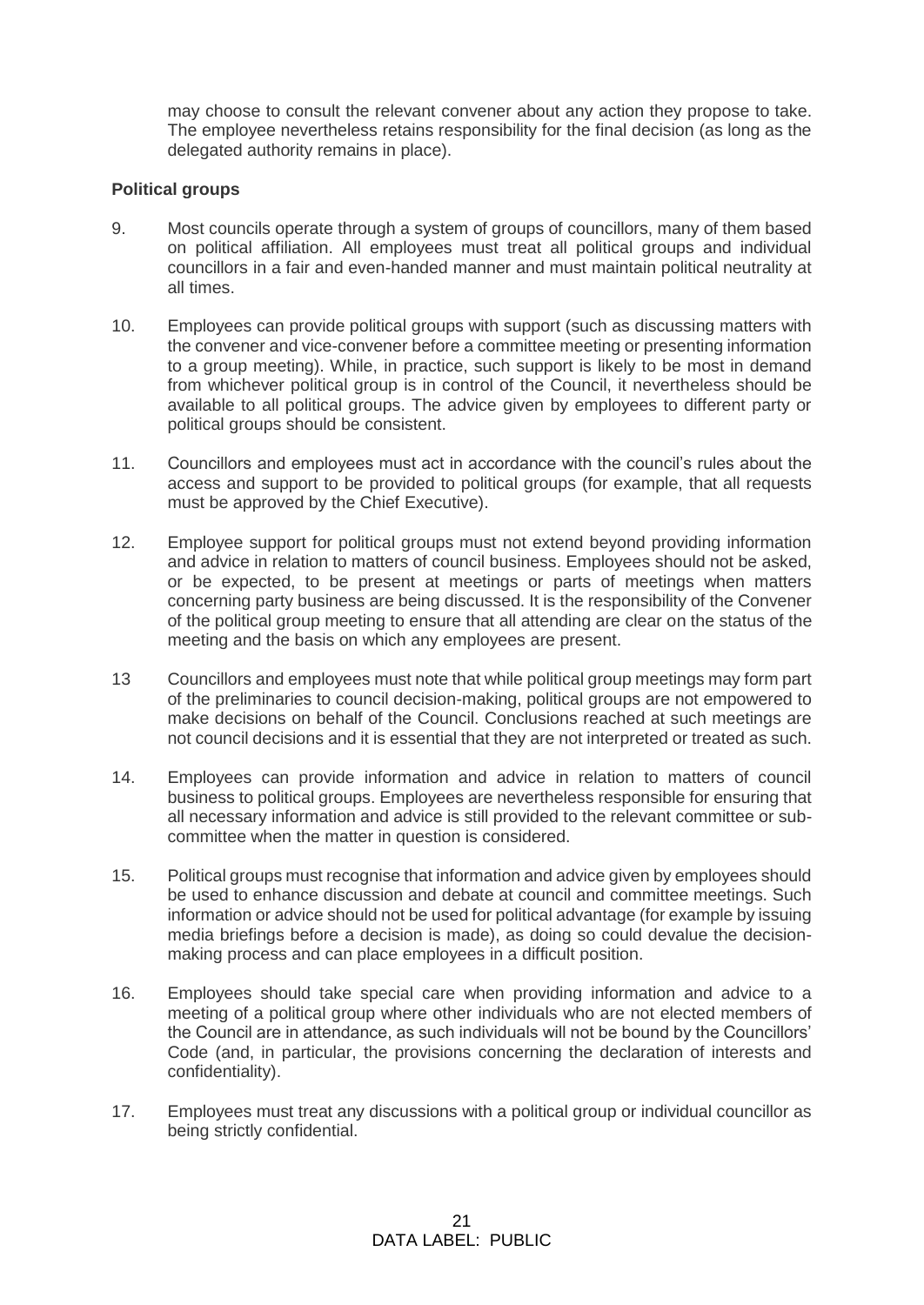18. Any difficulties or uncertainty about the extent of advice and information that can be provided to political groups should be raised with the Chief Executive (who should then discuss the matter with the group leader).

#### **Councillors as local representatives**

19. Councillors should ensure they act in accordance with the provisions of the Councillors' Code and this protocol when performing such a role. Elected members must recognise that, when performing their local representative role, they are representing the Council. Employees must treat all councillors fairly and openly in their role as local representatives.

#### **Communications**

20. Employees should not normally copy any communications they have with an individual councillor to any other councillor, unless they have been clear in advance that they intend to do so (or this has been agreed).

#### **Human resource issues**

- 21. Where councillors are involved in the appointments of employees they must act fairly and openly, and make decisions solely on merit.
- 22. Councillors should not become involved in issues relating to any individual employee's pay or terms and conditions of appointment, except while serving on a committee tasked with dealing with such matters.

#### **Social relationships**

23. The relationship between councillors and employees depends upon trust, which will be enhanced by the development of positive and professional relationships. While councillors and employees may often find themselves in the same social situations, they should take care to avoid close personal familiarity as this can damage the relationship of mutual respect and the belief that employees can undertake their role in an impartial and objective manner. Councillors and employees should, therefore, be cautious in developing close personal friendships while they have an official relationship.

#### **Public comment**

- 24. Councillors and employees both have a responsibility to project a positive image of the Council and should avoid making any public comments that could bring it into disrepute.
- 25. Councillors should not raise any adverse matters relating to the performance, conduct or capability of employees in public. Employees must ensure they treat councillors with similar respect and courtesy.

#### **Employees supporting councillors**

26. Where councils arrange for employees to provide direct administrative or practical support for individual councillors to help them undertake their duties, particular considerations will apply. While councillors may ask employees to provide such support in a particular way, they must nevertheless remember that the employee is accountable to their line manager. Any issues about conflicting priorities, conduct or performance must be referred to the line manager.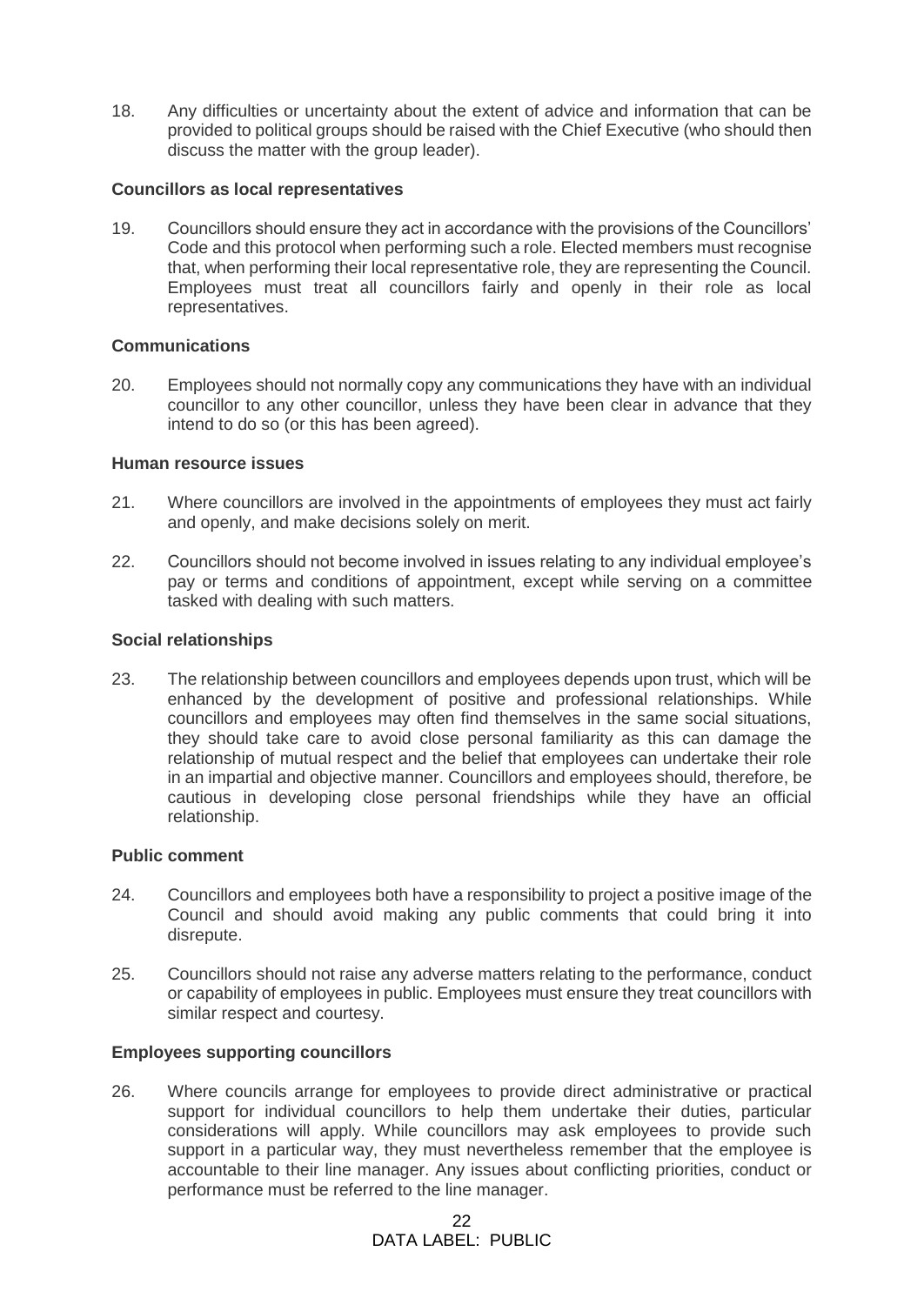

### **REGISTER 1 - EMPLOYEE'S INTEREST IN CONTRACT ENTERED INTO BY WEST LOTHIAN COUNCIL**

Employee's name:

Service Unit:

| Details of the Company/Firm/individual with whom the council has (or proposes to have)<br>a contract to supply/receive goods, services or works |                                        |                       |  |  |
|-------------------------------------------------------------------------------------------------------------------------------------------------|----------------------------------------|-----------------------|--|--|
| Name of Company/Firm/individual:                                                                                                                |                                        |                       |  |  |
|                                                                                                                                                 | Type of goods/services/works provided: |                       |  |  |
|                                                                                                                                                 |                                        |                       |  |  |
|                                                                                                                                                 |                                        |                       |  |  |
| Council service unit letting the contract:                                                                                                      |                                        |                       |  |  |
| Contract commencement date:                                                                                                                     |                                        | Contract expiry date: |  |  |
| Nature of employee's interest:                                                                                                                  |                                        |                       |  |  |
|                                                                                                                                                 |                                        |                       |  |  |
|                                                                                                                                                 |                                        |                       |  |  |
|                                                                                                                                                 |                                        |                       |  |  |
|                                                                                                                                                 |                                        |                       |  |  |

| Employee's Signature: | Date: |
|-----------------------|-------|
|                       |       |

| Line Manager's Name (please PRINT): |       |
|-------------------------------------|-------|
| Designation:                        |       |
| Line Manager's Signature:           | Date: |

#### *Example of when form should be used:*

*A company with whom the Council propose to have a contract is owned by a relative of an employee.*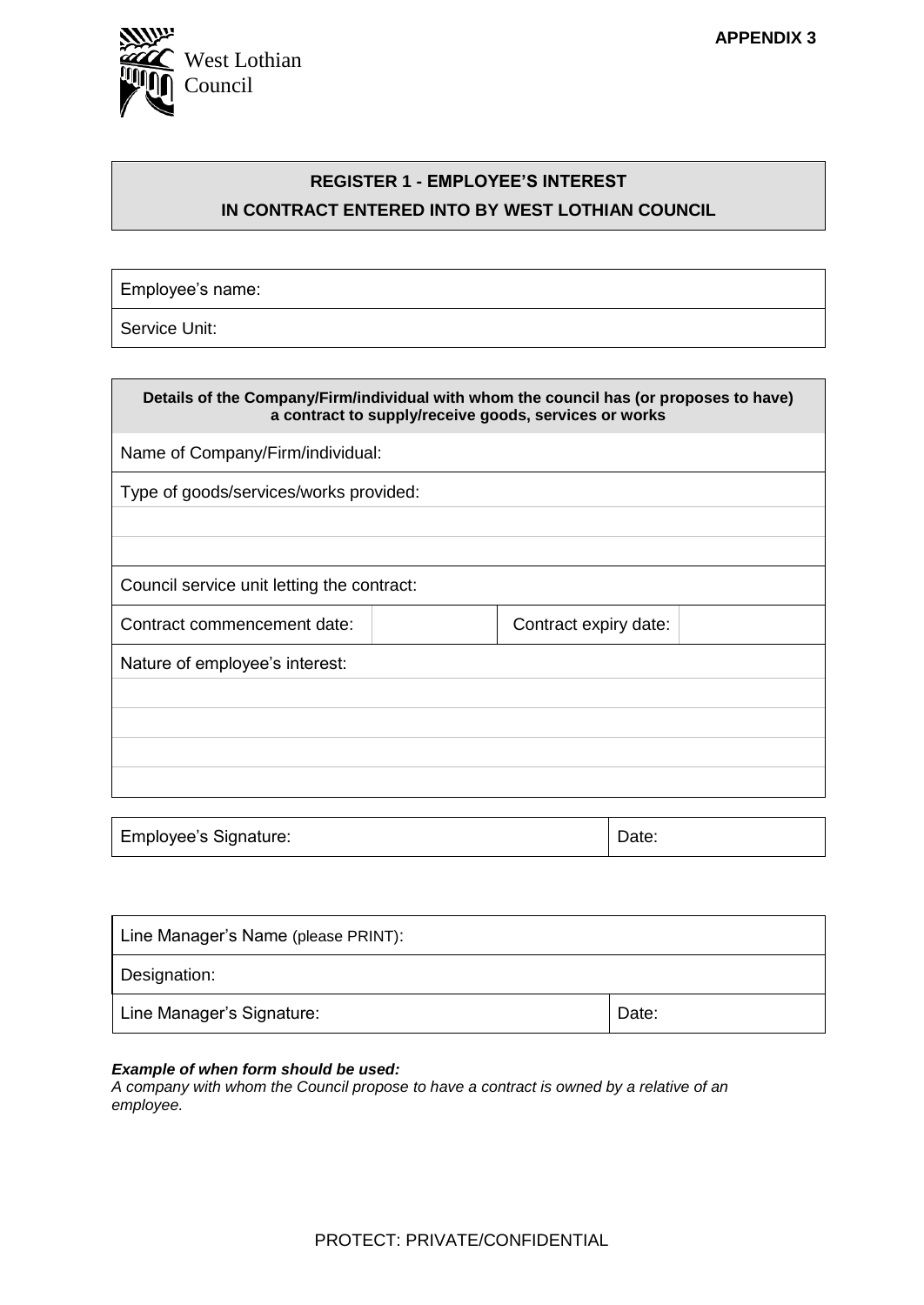

#### **REGISTER 2 - EMPLOYEE'S PRIVATE INTEREST IN WORK OF WEST LOTHIAN COUNCIL**

| Employee's Name:                                                   |  |
|--------------------------------------------------------------------|--|
| Service Unit:                                                      |  |
| Particular council service in which<br>employee's interest arises: |  |
| How interest arises:                                               |  |

If interest arises through membership of a club or organisation, state details below

Organisation/Club's name:

Address:

Organisation/Club's main activity:

(✓relevant boxes below)

|--|

If the interest is financial, state whether:

• direct (i.e. employee's own financial interest); or

• indirect (i.e. interest of member of their family/household)

| Employee's interest is: | <b>Direct</b> | Indirect |  |
|-------------------------|---------------|----------|--|
|                         |               |          |  |

Employee's Signature:  $\Box$  Date:

| Line Manager's Name (please PRINT): |       |
|-------------------------------------|-------|
| Designation:                        |       |
| Line Manager's Signature:           | Date: |

#### *Examples of when form should be used:*

*An employee who works in Housing Allocations has a relative who is applying for a Council house.*

*An employee who works in Licensing is chairman of a club who are seeking a Liquor License.*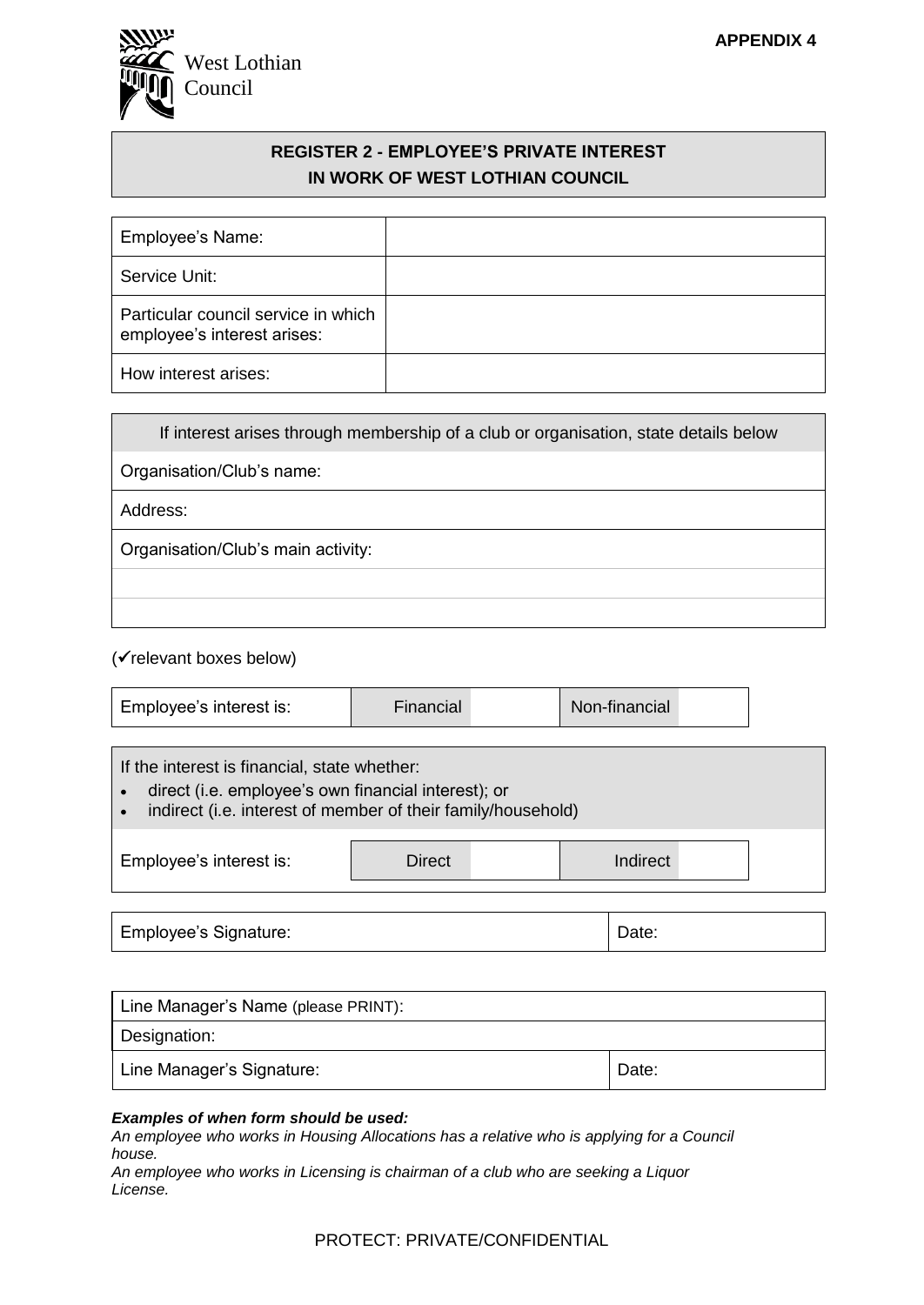

#### **REGISTER 3 - EMPLOYEE'S PAID EMPLOYMENT OUTSIDE THE COUNCIL**

#### **DECLARATION FORM**

Employee's Name:

Service Unit:

| DETAILS OF PROPOSED OUTSIDE EMPLOYER<br><b>INCLUDING SELF EMPLOYMENT</b> |
|--------------------------------------------------------------------------|
| Name:                                                                    |
| Address:                                                                 |
| Type of business                                                         |
| Type of work involved:                                                   |
|                                                                          |
|                                                                          |
|                                                                          |
|                                                                          |
| Date outside employment to commence:                                     |
| Date outside employment to end (if known):                               |
| Date of intimation to Manager:                                           |
|                                                                          |

| Employee's Signature: | Date: |
|-----------------------|-------|
|-----------------------|-------|

| Line Manager's Name (please PRINT): |       |
|-------------------------------------|-------|
| Designation:                        |       |
| Line Manager's Signature:           | Date: |

#### *Examples of when form should be used:*

*An employee would like to take on a second job out with the Council e.g. working as a self employed tradesman at weekends or waiting tables in the evening.*

*An employee wishes to take on a one of paid piece of work out with the council e.g. preparing a set of accounts for a club.*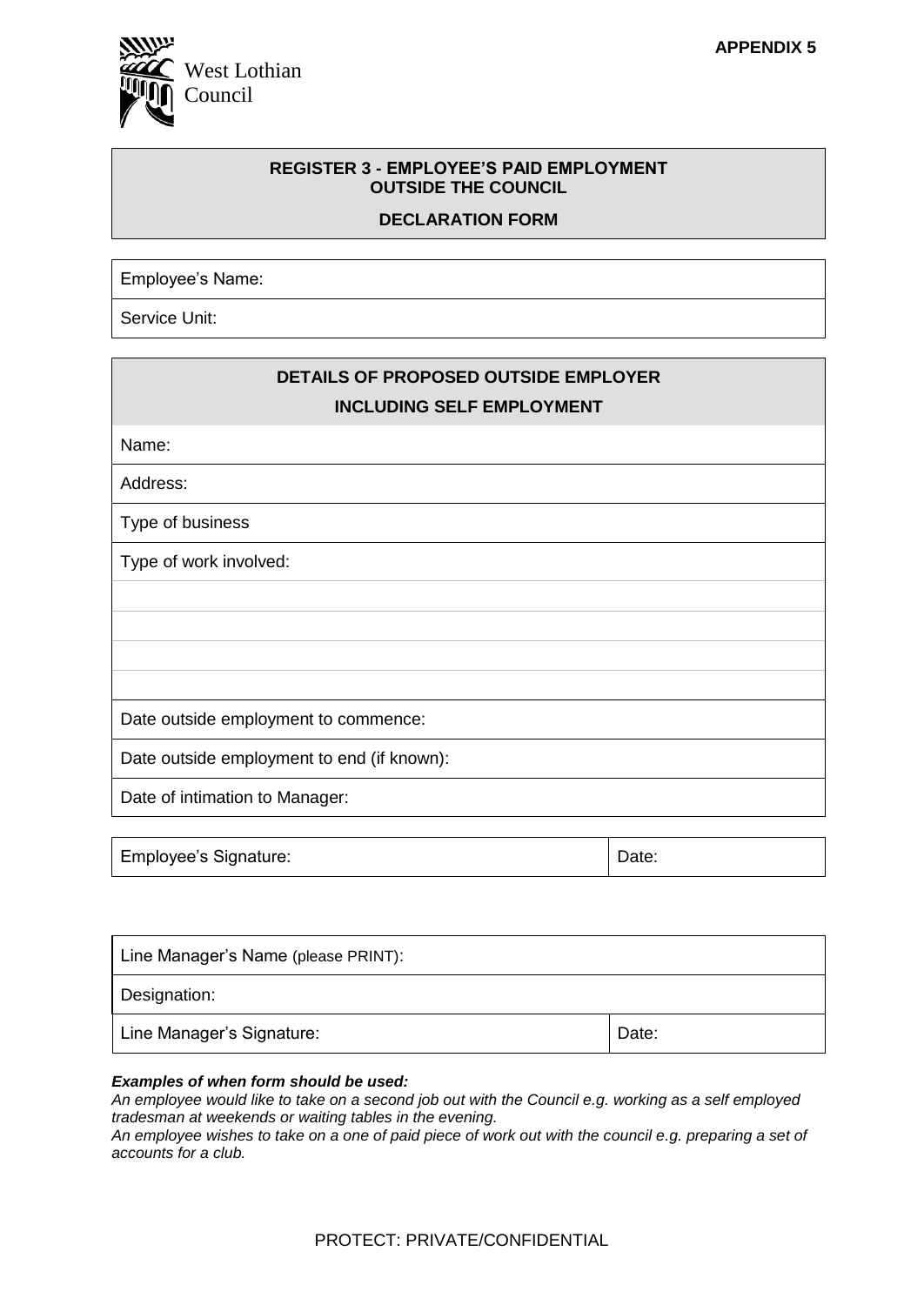

#### **REGISTER 4 - EMPLOYEE'S INTERESTS**

#### **APPROVAL OF CONTRIBUTION TO PUBLICATION/BROADCAST/SPEECH/LECTURE AND RECORD OF RETENTION OF ANY FEE OR COMMISSION**

Employee's Name:

Service Unit:

#### **Details of company/firm/individual inviting the contribution**

Name:

Address:

Details of proposed publication:

Venue of proposed publication (if applicable):

Date of proposed publication:

Employee's Signature:  $\Box$  Date:

| <b>AUTHORITY FOR EMPLOYEE TO RETAIN ANY FEE OR COMMISSION</b>     |   |  |
|-------------------------------------------------------------------|---|--|
| Total fee/commission:                                             | £ |  |
| Amount to be retained by employee:                                | £ |  |
| Amount to be remitted to Finance and<br><b>Property Services:</b> | £ |  |
| Reason for retention of fee/commission:                           |   |  |
|                                                                   |   |  |
|                                                                   |   |  |

| Line Manager's Name (please PRINT): |       |
|-------------------------------------|-------|
| Designation:                        |       |
| Line Manager's Signature:           | Date: |

#### *Examples of when the form should be used:*

*Where an employee is requested because of their skills acquired through their work with the Council to produce training materials for another organisation or any work where the individuals professional skills were retained for a fee.*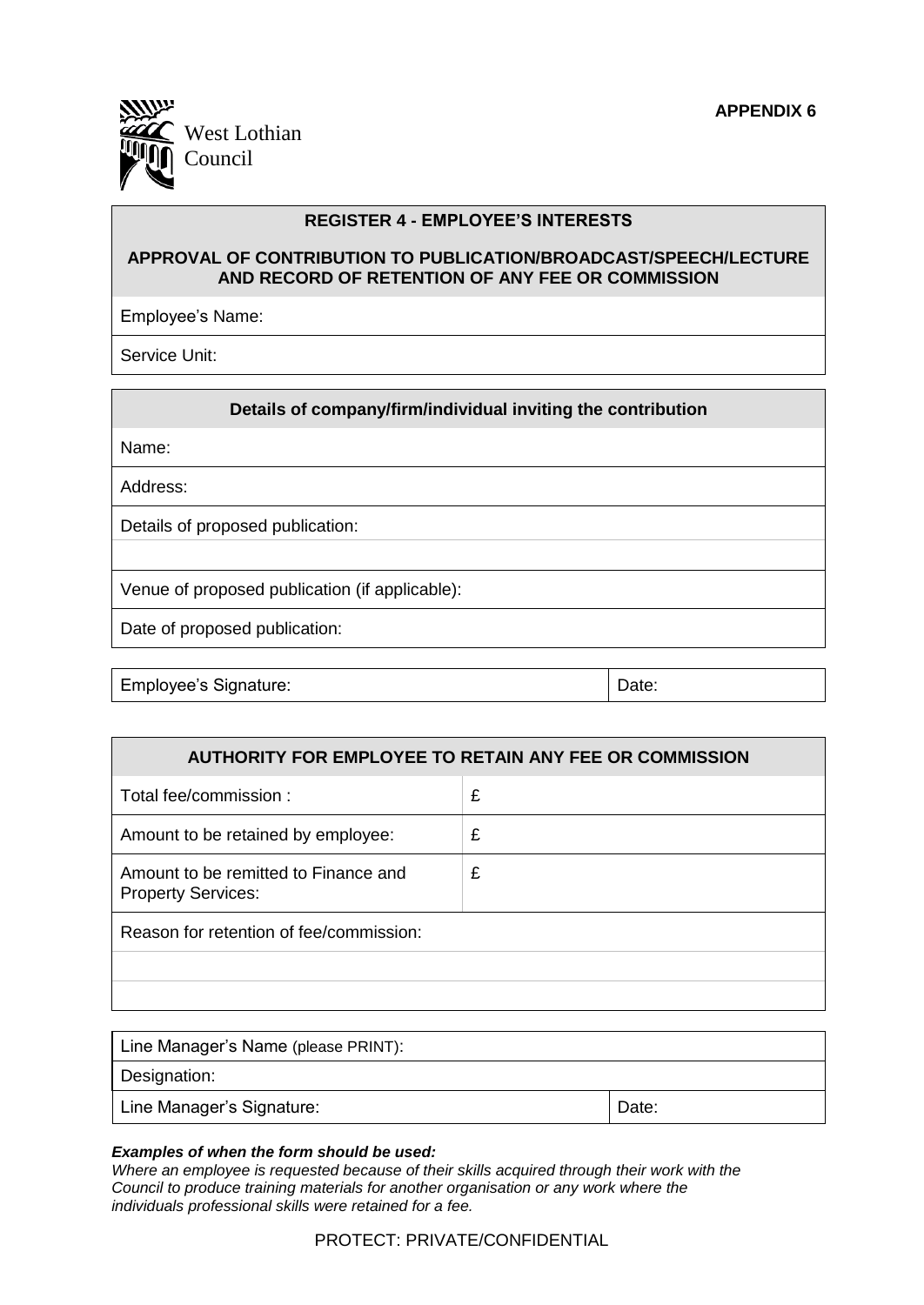

| <b>REGISTER 5 - EMPLOYEE'S ACCEPTANCE</b><br>OF OFFER OF GIFTS AND HOSPITALITY |
|--------------------------------------------------------------------------------|
| <b>DECLARATION/ACCEPTANCE FORM</b>                                             |
| Name of employee receiving offer:                                              |
| Service Unit:                                                                  |
| Name of person making offer:                                                   |
| Company/body represented:                                                      |
| Date offer received:                                                           |
| Details of gift or hospitality offered                                         |
|                                                                                |
|                                                                                |
|                                                                                |
|                                                                                |
| <b>Estimated Value:</b>                                                        |
|                                                                                |

Employee's Signature:  $\Box$  Date:

| <b>AUTHORITY TO ACCEPT OFFER</b>    |       |  |
|-------------------------------------|-------|--|
| Line Manager's Name (please PRINT): |       |  |
| Designation:                        |       |  |
| Line Manager's Signature:           | Date: |  |
|                                     |       |  |

| Details of how accepted gift is used |
|--------------------------------------|
|                                      |
|                                      |
|                                      |
|                                      |
|                                      |

#### *Examples of when the form should be used:*

*An employee is offered a bottle of whisky as a thank you from a member of the public who has been in receipt of council services OR an offer of hospitality from a partner organisation to attend an award ceremony.*